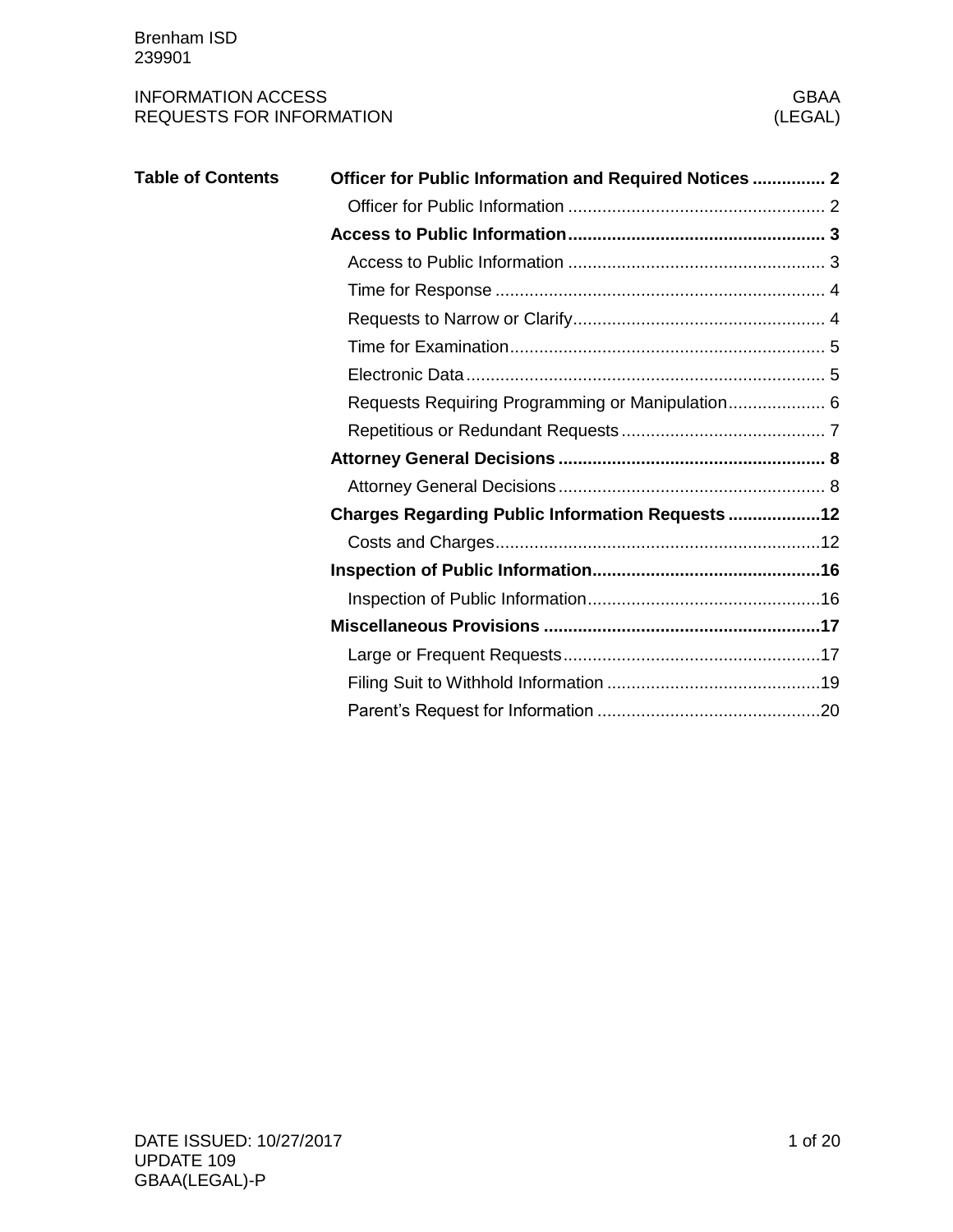Brenham ISD 239901

<span id="page-1-1"></span><span id="page-1-0"></span>

| <b>Officer for Public</b><br><b>Information and</b><br><b>Required Notices</b><br><b>Officer for Public</b><br>Information | A superintendent shall be a district's officer for public information.<br>Each department head shall be an agent of the officer for purposes<br>of complying with the public information laws.                                                                                                                                                                                                                                                                           |  |  |  |  |
|----------------------------------------------------------------------------------------------------------------------------|--------------------------------------------------------------------------------------------------------------------------------------------------------------------------------------------------------------------------------------------------------------------------------------------------------------------------------------------------------------------------------------------------------------------------------------------------------------------------|--|--|--|--|
| <b>Duties</b>                                                                                                              | The officer is responsible for the release of public information as<br>required by the Public Information Act (PIA), Government Code<br>Chapter 552. The officer for public information shall:                                                                                                                                                                                                                                                                           |  |  |  |  |
|                                                                                                                            | 1.<br>Make public information available for public inspection and<br>copying.                                                                                                                                                                                                                                                                                                                                                                                            |  |  |  |  |
|                                                                                                                            | 2.<br>Carefully protect public information from deterioration, altera-<br>tion, mutilation, loss, or unlawful removal.                                                                                                                                                                                                                                                                                                                                                   |  |  |  |  |
|                                                                                                                            | 3.<br>Repair, renovate, or rebind public information when necessary<br>to maintain it properly.                                                                                                                                                                                                                                                                                                                                                                          |  |  |  |  |
|                                                                                                                            | The officer is not responsible for the use made of the information<br>by the requestor or the release of the information after it is re-<br>moved from a record as a result of an update, correction, or<br>change of status of the person to whom the information pertains.                                                                                                                                                                                             |  |  |  |  |
|                                                                                                                            | Gov't Code 552.201(a)-.204                                                                                                                                                                                                                                                                                                                                                                                                                                               |  |  |  |  |
| Public<br><b>Information</b><br>Coordinator                                                                                | Within 90 days after assuming office, a public information coordina-<br>tor shall complete a course of training regarding the responsibilities<br>of a district and district officers and employees under Chapter 552<br>of the Texas Government Code (Public Information Act).                                                                                                                                                                                          |  |  |  |  |
|                                                                                                                            | The training shall be not less than one nor more than two hours.<br>The attorney general may provide the training and may also ap-<br>prove other acceptable sources of training.                                                                                                                                                                                                                                                                                        |  |  |  |  |
|                                                                                                                            | A district shall maintain and make available for public inspection<br>the record of a public information coordinator's completion of the<br>training.                                                                                                                                                                                                                                                                                                                    |  |  |  |  |
|                                                                                                                            | Gov't Code 552.012(b), (e)                                                                                                                                                                                                                                                                                                                                                                                                                                               |  |  |  |  |
| Sign                                                                                                                       | The officer for public information shall prominently display a sign in<br>the form prescribed by the attorney general that contains basic in-<br>formation about the rights of a requestor, the responsibilities of a<br>district, and the procedures for inspecting or obtaining a copy of<br>public information under the PIA. The officer shall display the sign<br>at one or more places in the district's administrative offices where it<br>is plainly visible to: |  |  |  |  |
|                                                                                                                            | 1.<br>Members of the public who request public information in per-<br>son; and                                                                                                                                                                                                                                                                                                                                                                                           |  |  |  |  |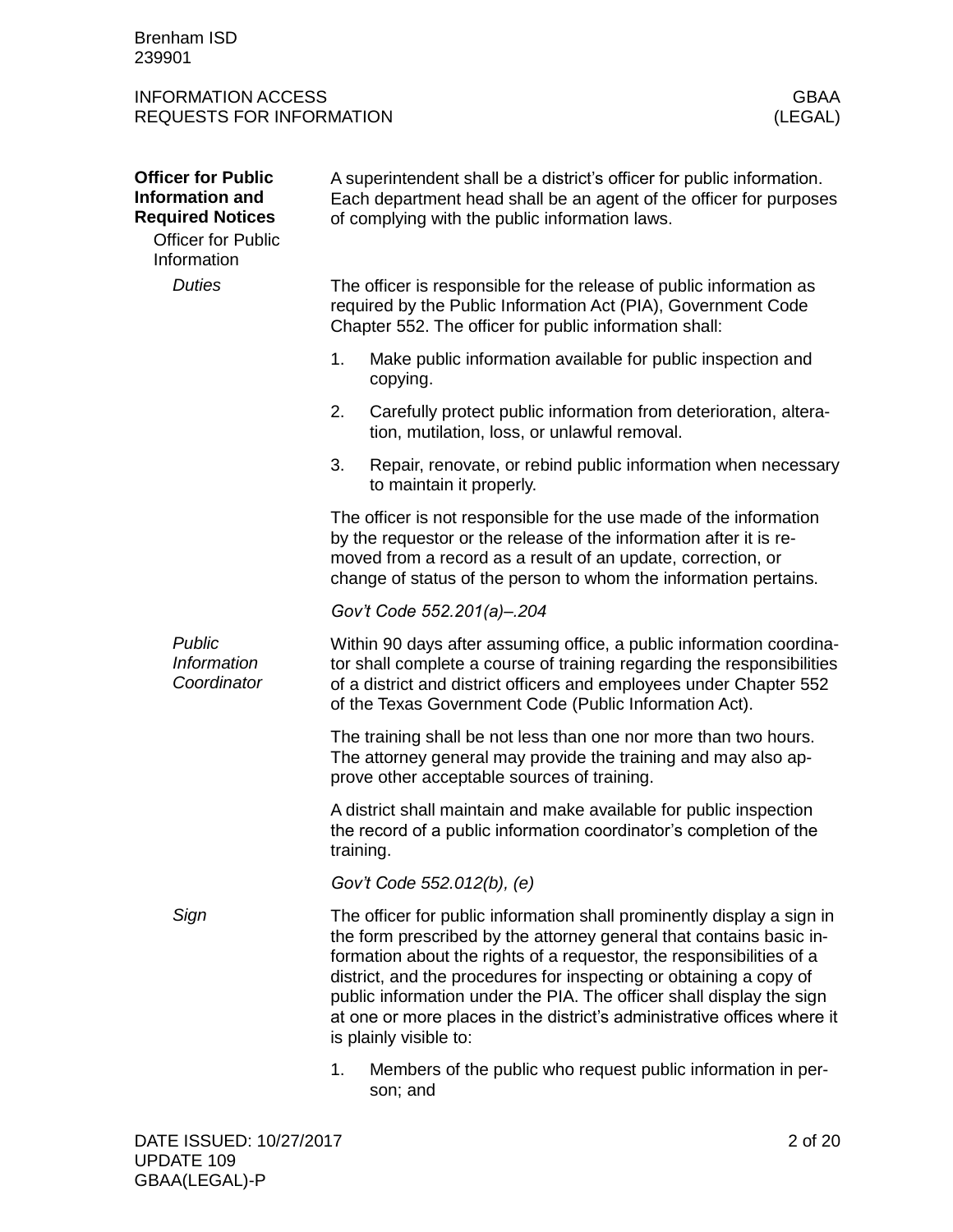<span id="page-2-1"></span><span id="page-2-0"></span>

|                                               | 2.                                                                                      | Employees of the district whose duties include receiving or<br>responding to public information requests.                                                                                                                                                                                                                                                                                                                                                                                                                                                                                                                                                                                              |  |  |  |  |
|-----------------------------------------------|-----------------------------------------------------------------------------------------|--------------------------------------------------------------------------------------------------------------------------------------------------------------------------------------------------------------------------------------------------------------------------------------------------------------------------------------------------------------------------------------------------------------------------------------------------------------------------------------------------------------------------------------------------------------------------------------------------------------------------------------------------------------------------------------------------------|--|--|--|--|
|                                               |                                                                                         | Gov't Code 552.205                                                                                                                                                                                                                                                                                                                                                                                                                                                                                                                                                                                                                                                                                     |  |  |  |  |
| <b>Access to Public</b><br><b>Information</b> |                                                                                         | A district may promulgate reasonable rules of procedure by which<br>public information may be inspected and copied efficiently, safely,                                                                                                                                                                                                                                                                                                                                                                                                                                                                                                                                                                |  |  |  |  |
| <b>Access to Public</b><br>Information        |                                                                                         | and without delay. These rules may not be inconsistent with any<br>provision of the PIA. Gov't Code 552.230                                                                                                                                                                                                                                                                                                                                                                                                                                                                                                                                                                                            |  |  |  |  |
| <b>Procedural Rules</b>                       |                                                                                         | It shall be the policy of a district to provide a suitable copy of public<br>information within a reasonable time after the date on which the<br>copy is requested. Gov't Code 552.228                                                                                                                                                                                                                                                                                                                                                                                                                                                                                                                 |  |  |  |  |
| Treatment of<br>Requests                      |                                                                                         | The officer for public information and agent shall not make an in-<br>quiry of a requestor, except to establish proper identification or to<br>ask the requestor to narrow or clarify the request. The officer for<br>public information or agent shall treat all requests for information<br>uniformly without regard to the position or occupation of the re-<br>questor, the person on whose behalf the request is made, or the<br>status of the individual as a member of the media. The officer for<br>public information or agent shall give the requestor all reasonable<br>comfort and facility for the full exercise of the right granted by the<br>PIA. Gov't Code 552.222(a)-(b), .223-.224 |  |  |  |  |
| Location of<br>Access                         | An officer for public information complies with a request for public<br>information by: |                                                                                                                                                                                                                                                                                                                                                                                                                                                                                                                                                                                                                                                                                                        |  |  |  |  |
|                                               | 1.                                                                                      | Providing the information for inspection or duplication in a dis-<br>trict's offices [see Time for Examination, below]. The PIA does<br>not authorize a requestor to remove an original copy of a pub-<br>lic record from the office of a district;                                                                                                                                                                                                                                                                                                                                                                                                                                                    |  |  |  |  |
|                                               | 2.                                                                                      | Sending copies of the information by first class mail, if the re-<br>questor requests that copies be provided and pays the post-<br>age and any other applicable charges that the requestor has<br>accrued under Subchapter F of the PIA [see Costs and<br>Charges, below];                                                                                                                                                                                                                                                                                                                                                                                                                            |  |  |  |  |
|                                               | 3.                                                                                      | By referring a requestor to an exact Internet location or uni-<br>form resource locator (URL) address on a website maintained<br>by the district and accessible to the public if the requested in-<br>formation is identifiable and readily available on that website.<br>If the person requesting the information prefers a manner<br>other than access through the URL, the district must supply<br>the information by sending copies to the requestor, as de-<br>scribed above.                                                                                                                                                                                                                     |  |  |  |  |
|                                               |                                                                                         | If the officer for public information provides by e-mail an Inter-<br>net location or URL address, the e-mail must contain a state-                                                                                                                                                                                                                                                                                                                                                                                                                                                                                                                                                                    |  |  |  |  |
|                                               |                                                                                         |                                                                                                                                                                                                                                                                                                                                                                                                                                                                                                                                                                                                                                                                                                        |  |  |  |  |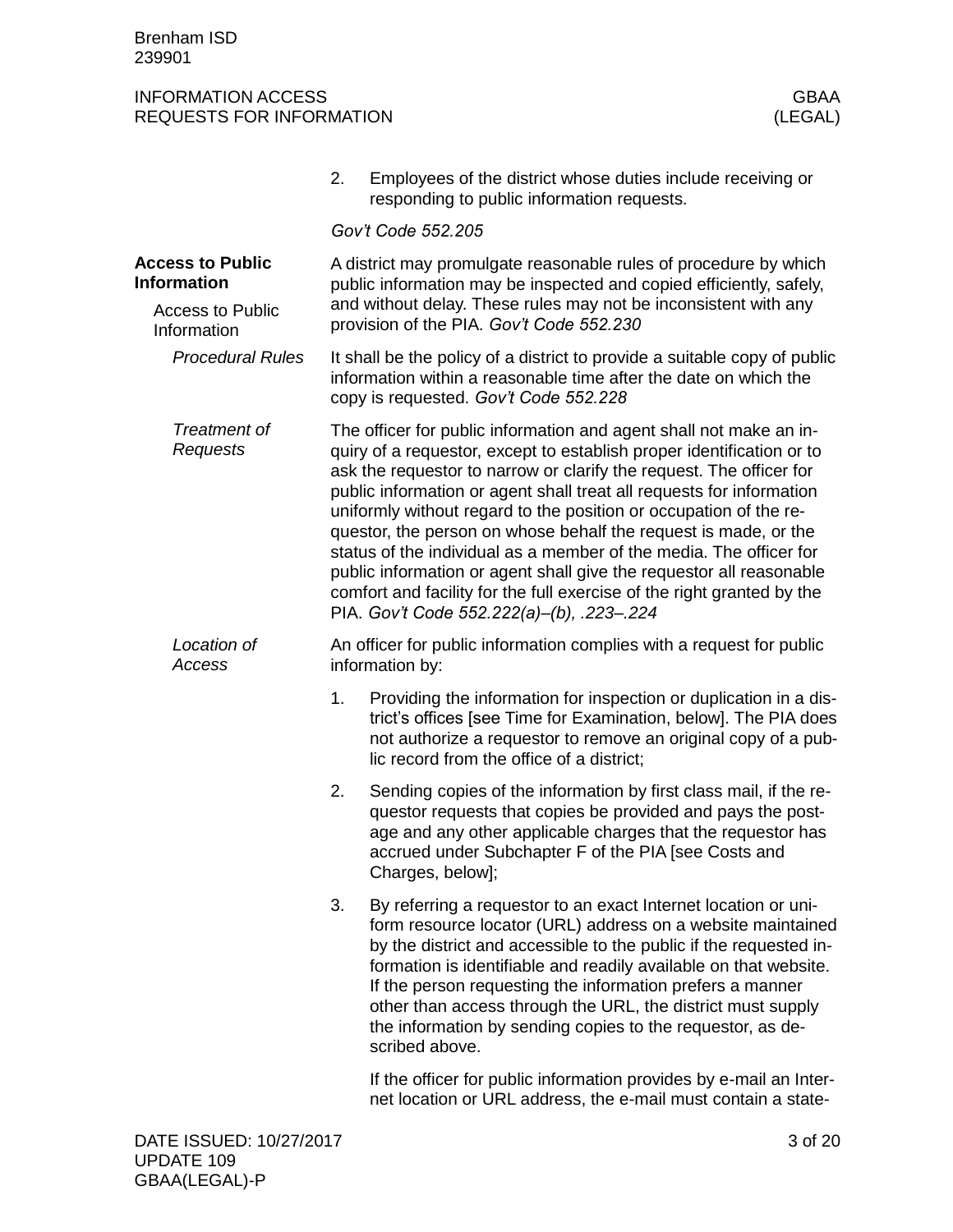<span id="page-3-1"></span><span id="page-3-0"></span>

|                                         | ment in a conspicuous font clearly indicating that the reques-<br>tor may nonetheless access the requested information by in-<br>spection or duplication or by receipt through United States<br>Mail, as described above.                                                                                                                                                                             |
|-----------------------------------------|-------------------------------------------------------------------------------------------------------------------------------------------------------------------------------------------------------------------------------------------------------------------------------------------------------------------------------------------------------------------------------------------------------|
|                                         | Gov't Code 552.221(b)–(b-2), .226                                                                                                                                                                                                                                                                                                                                                                     |
| Time for Response                       | An officer for public information shall promptly produce public in-<br>formation for inspection, duplication, or both, on application by any<br>person. "Promptly" means as soon as possible under the circum-<br>stances, that is, within a reasonable time, without delay. A district<br>may not automatically withhold for ten business days public infor-<br>mation not excepted from disclosure. |
|                                         | If an officer for public information cannot produce the public infor-<br>mation for inspection or duplication within ten business days after<br>the date the information is requested, the officer shall certify that<br>fact in writing to the requestor and set a date and hour within a<br>reasonable time when the information will be available for inspec-<br>tion or duplication.              |
|                                         | If the requested information is unavailable because it is in storage<br>or active use, an officer for public information shall certify this fact<br>in writing to the requestor and set a date and hour within a reason-<br>able time when the information will be available for inspection or<br>duplication.                                                                                        |
|                                         | Gov't Code 552.221; Tex. Atty. Gen. ORD 664 (2000)                                                                                                                                                                                                                                                                                                                                                    |
| <b>Requests to Narrow</b><br>or Clarify | If a large amount of information has been requested, the district<br>may discuss with the requestor how the scope of the request might<br>be narrowed, but the district may not inquire into the purpose for<br>which the information will be used. If what information is requested<br>is unclear to the district, the district may ask the requestor to clarify<br>the request.                     |
|                                         | If the request included the requestor's physical or mailing address,<br>the district must send the request for discussion or clarification to<br>that address by certified mail. The written request for discussion or<br>clarification must include a statement as to the consequences of<br>failure by the requestor to timely respond.                                                             |
|                                         | If the requestor's request for public information was sent by elec-<br>tronic mail, the district may send the request for clarification or dis-<br>cussion or the written request for additional information by elec-<br>tronic mail to the same electronic mail address from which the<br>original request was sent or to another electronic mail address pro-<br>vided by the requestor.            |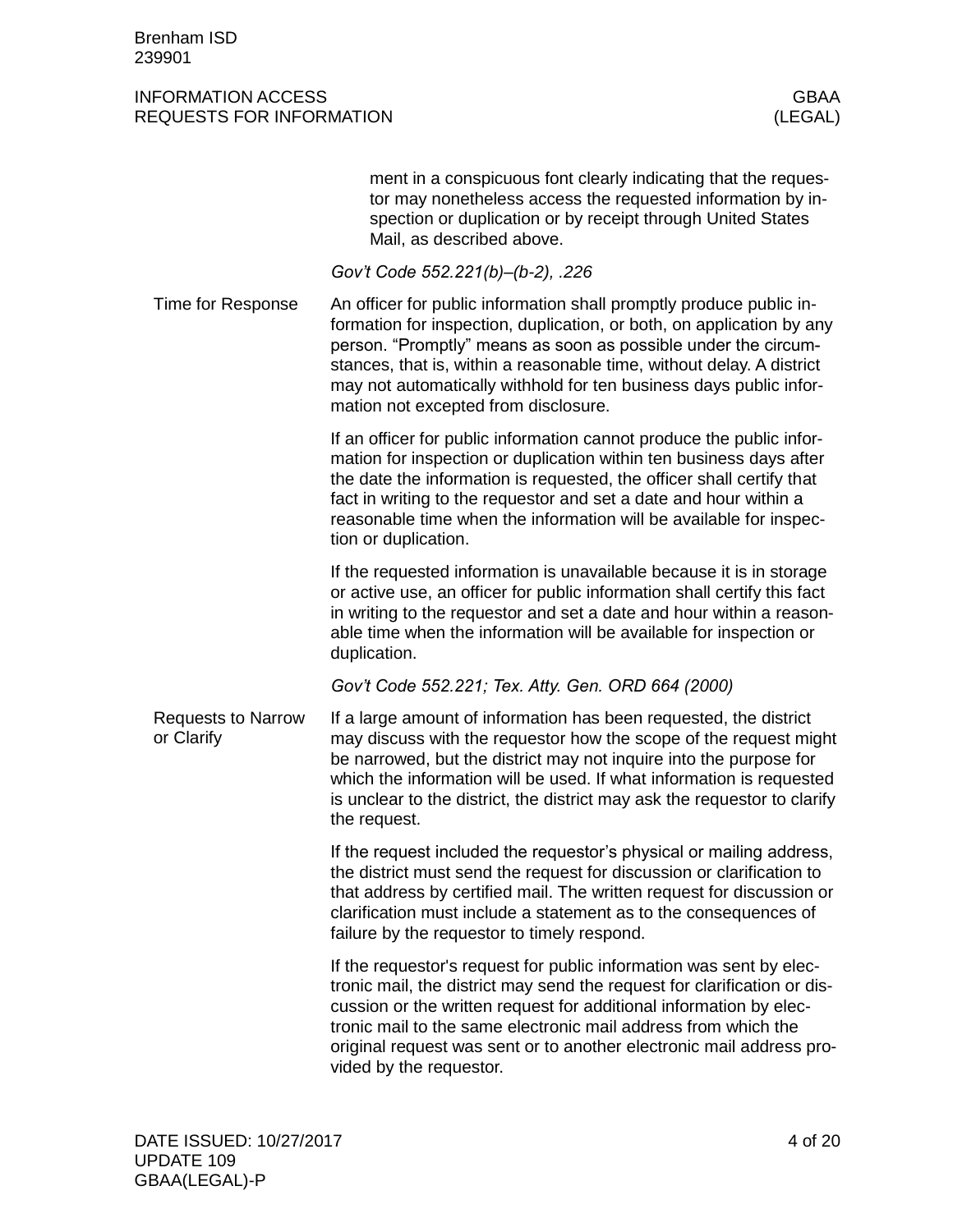<span id="page-4-1"></span><span id="page-4-0"></span>

|                         | If the district does not receive a written response or a response by<br>electronic mail, as applicable, by the 61st day after the district<br>sends the written request, the underlying request for public infor-<br>mation is considered to have been withdrawn by the requestor.                                                                                                                                                                                   |
|-------------------------|----------------------------------------------------------------------------------------------------------------------------------------------------------------------------------------------------------------------------------------------------------------------------------------------------------------------------------------------------------------------------------------------------------------------------------------------------------------------|
|                         | Gov't Code 552.222(b), (d)-(g)                                                                                                                                                                                                                                                                                                                                                                                                                                       |
| Time for<br>Examination | A requestor shall complete the examination of the information not<br>later than the tenth business day after the date the custodian of the<br>information makes it available. If the requestor does not complete<br>the examination within ten business days and does not file a re-<br>quest for additional time, the requestor is considered to have with-<br>drawn the request.                                                                                   |
|                         | The officer shall extend the initial examination period by an addi-<br>tional ten business days if, within the initial period, the requestor<br>files with the officer a written request for additional time. The officer<br>shall extend an additional examination period by another ten busi-<br>ness days if, within the first additional period, the requestor files<br>with the officer a written request for more additional time.                             |
|                         | The time during which a person may examine information may be<br>interrupted by the officer if the information is needed for use by the<br>district. The period of interruption is not considered to be a part of<br>the time during which the person may examine the information.                                                                                                                                                                                   |
|                         | A request is considered to have been withdrawn if the requestor<br>fails to inspect or duplicate the public information in the offices of<br>the governmental body on or before the 60th day after the date the<br>information is made available or fails to pay the postage and any<br>other applicable charges accrued under Government Code, Chap-<br>ter 552, Subchapter F on or before the 60th day after the date the<br>requestor is informed of the charges. |
|                         | Gov't Code 552.221(e), .225                                                                                                                                                                                                                                                                                                                                                                                                                                          |
| <b>Electronic Data</b>  | If public information exists in an electronic or magnetic medium,<br>the requestor may request a copy in an electronic medium, such as<br>on diskette or on magnetic tape. A district shall provide a copy in<br>the requested medium:                                                                                                                                                                                                                               |
|                         | 1.<br>If the district has the technological ability to produce the in-<br>formation in the requested medium;                                                                                                                                                                                                                                                                                                                                                         |
|                         | 2.<br>If the district is not required to purchase any software or<br>hardware to accommodate the request; and                                                                                                                                                                                                                                                                                                                                                        |
|                         | 3.<br>Providing the copy will not violate any copyright agreement<br>between the district and a third party.                                                                                                                                                                                                                                                                                                                                                         |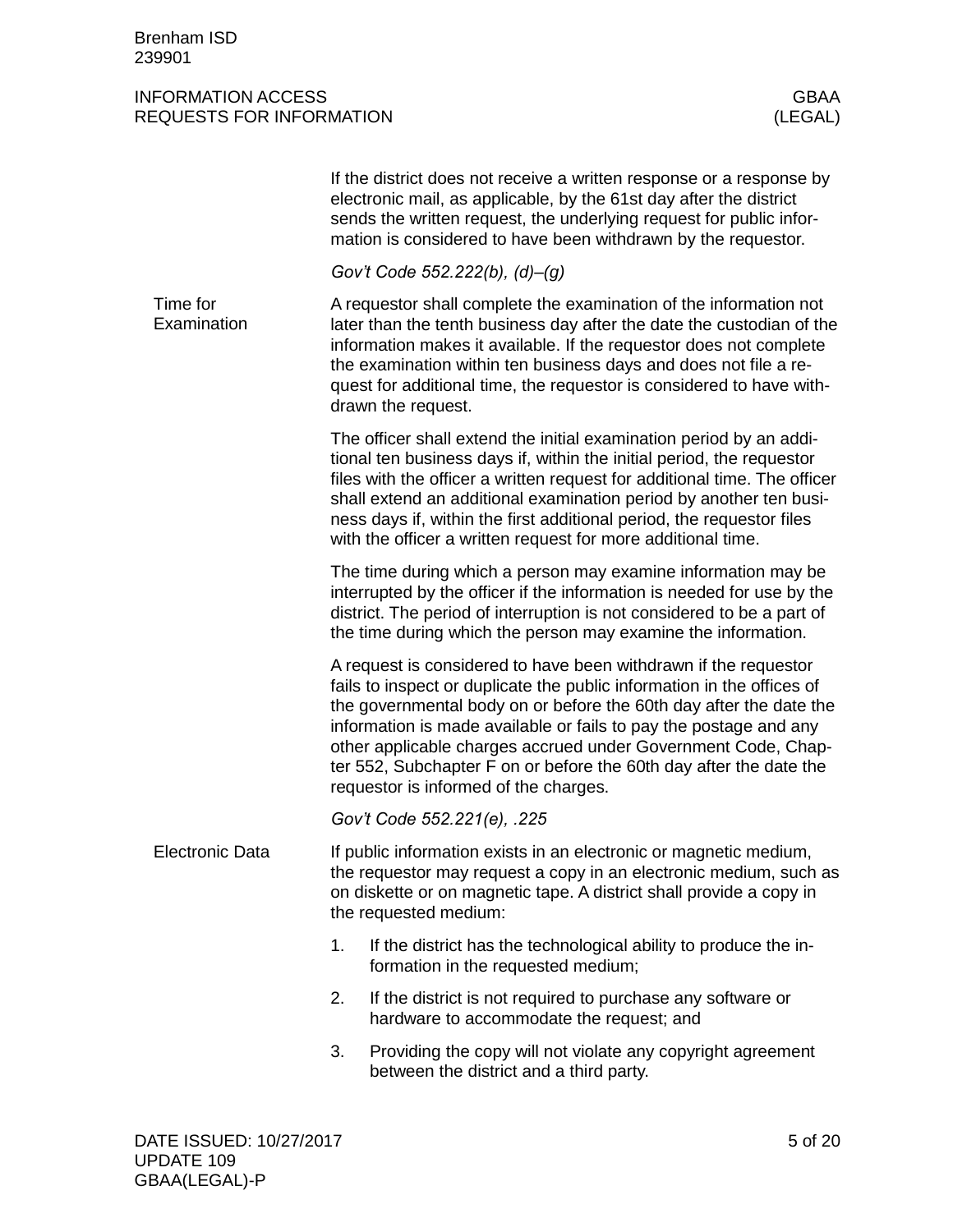<span id="page-5-0"></span>

|                                                                                      | If a district is unable to comply with a request to produce a copy of<br>information in a requested medium for any of these reasons, the<br>district shall provide a copy in another medium that is acceptable to<br>the requestor. A district is not required to copy information onto a<br>diskette or other material provided by the requestor but may use<br>district supplies. |       |                                                                                                                                                                                                        |  |  |
|--------------------------------------------------------------------------------------|-------------------------------------------------------------------------------------------------------------------------------------------------------------------------------------------------------------------------------------------------------------------------------------------------------------------------------------------------------------------------------------|-------|--------------------------------------------------------------------------------------------------------------------------------------------------------------------------------------------------------|--|--|
|                                                                                      | Gov't Code 552.228                                                                                                                                                                                                                                                                                                                                                                  |       |                                                                                                                                                                                                        |  |  |
| <b>Requests Requiring</b><br>Programming or                                          | A district shall provide the requestor a written statement, described<br>below, if the district determines:                                                                                                                                                                                                                                                                         |       |                                                                                                                                                                                                        |  |  |
| Manipulation                                                                         | 1.                                                                                                                                                                                                                                                                                                                                                                                  |       | That responding to a request for information will require pro-<br>gramming or manipulation of data; and                                                                                                |  |  |
|                                                                                      | 2.                                                                                                                                                                                                                                                                                                                                                                                  | That: |                                                                                                                                                                                                        |  |  |
|                                                                                      |                                                                                                                                                                                                                                                                                                                                                                                     | a.    | Compliance with the request is not feasible or will result<br>in substantial interference with operations; or                                                                                          |  |  |
|                                                                                      |                                                                                                                                                                                                                                                                                                                                                                                     | b.    | The information could be made available in the request-<br>ed form only at a cost that covers the programming and<br>manipulation of data.                                                             |  |  |
|                                                                                      | The written statement shall include:                                                                                                                                                                                                                                                                                                                                                |       |                                                                                                                                                                                                        |  |  |
|                                                                                      | 1.                                                                                                                                                                                                                                                                                                                                                                                  |       | A statement that the information is not available in the re-<br>quested form;                                                                                                                          |  |  |
|                                                                                      | 2.                                                                                                                                                                                                                                                                                                                                                                                  |       | A description of the form in which the information is available;                                                                                                                                       |  |  |
|                                                                                      | 3.                                                                                                                                                                                                                                                                                                                                                                                  |       | A description of any contract or services that would be re-<br>quired to provide the information in the requested form;                                                                                |  |  |
|                                                                                      | 4.                                                                                                                                                                                                                                                                                                                                                                                  |       | A statement of the estimated cost of providing the information<br>in the requested form, as determined in accordance with the<br>rules established by the attorney general [see<br>GBAA(EXHIBIT)]; and |  |  |
|                                                                                      | 5.                                                                                                                                                                                                                                                                                                                                                                                  |       | A statement of the anticipated time required to provide the<br>information in the requested form.                                                                                                      |  |  |
| <b>Response Time</b><br>When<br>Programming or<br><b>Manipulation Is</b><br>Required | A district shall provide the written statement to the requestor within<br>20 days after the date the district receives the request. The district<br>has an additional ten days to provide the statement if the district<br>gives written notice to the requestor, within 20 days after receiving<br>the request, that additional time is needed.                                    |       |                                                                                                                                                                                                        |  |  |
| <b>Further Action</b>                                                                | After providing the written statement described above, the district<br>has no further obligation to provide the information in the requested<br>form or in the form in which it is available, unless within 30 days<br>the requestor states in writing that the requestor:                                                                                                          |       |                                                                                                                                                                                                        |  |  |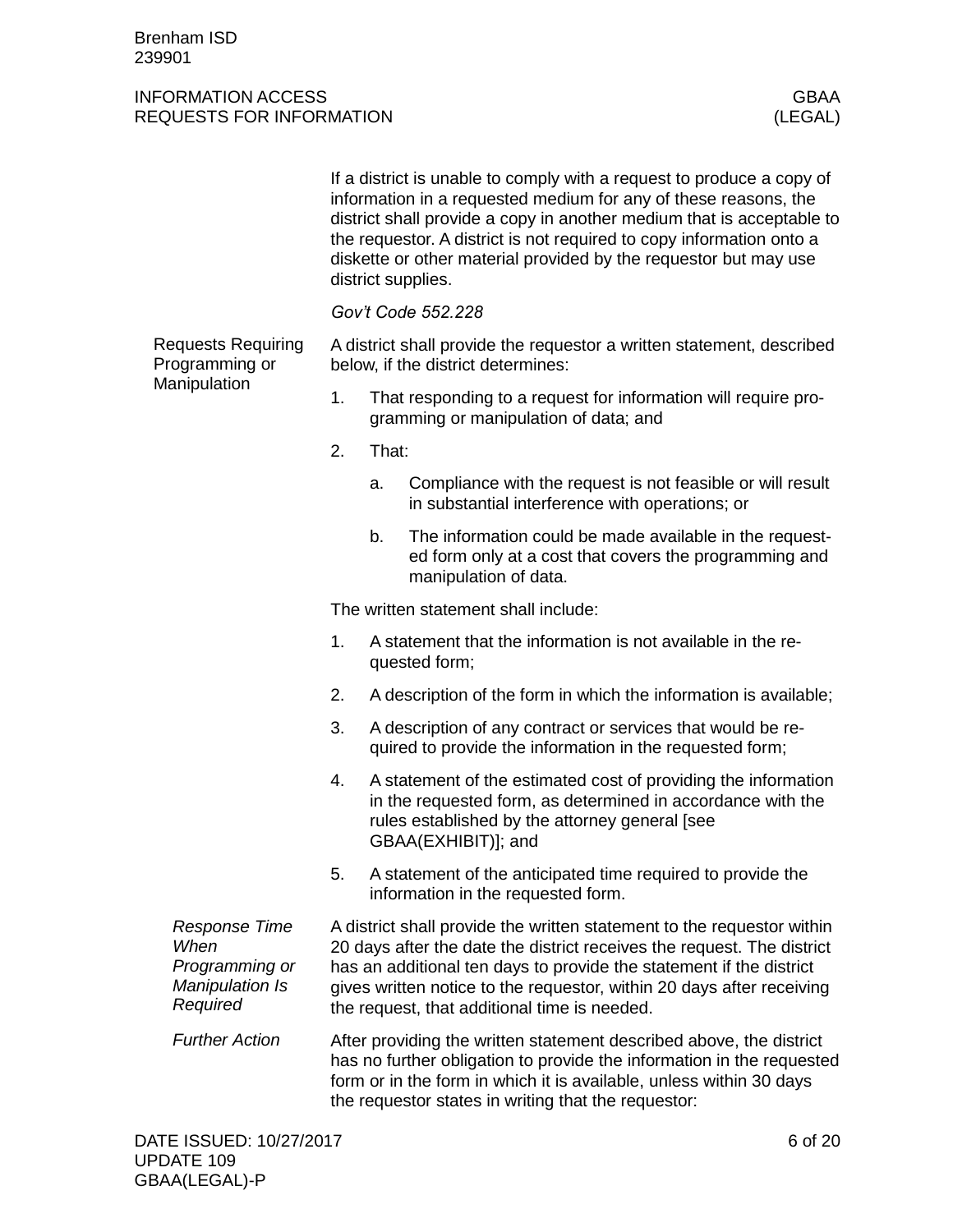<span id="page-6-0"></span>

|                                         | 1.                                                                                                                                                                                                                                                                                                                                                                                                                                                                                                                                | Wants the information in the requested form according to the<br>time and cost parameters set out in the written statement, or<br>according to other terms to which the requestor and the dis-<br>trict agree; or                             |  |  |  |
|-----------------------------------------|-----------------------------------------------------------------------------------------------------------------------------------------------------------------------------------------------------------------------------------------------------------------------------------------------------------------------------------------------------------------------------------------------------------------------------------------------------------------------------------------------------------------------------------|----------------------------------------------------------------------------------------------------------------------------------------------------------------------------------------------------------------------------------------------|--|--|--|
|                                         | 2.                                                                                                                                                                                                                                                                                                                                                                                                                                                                                                                                | Wants the information in the form in which it is available.                                                                                                                                                                                  |  |  |  |
|                                         | If a requestor does not make a timely written statement, the re-<br>questor is considered to have withdrawn the request for infor-<br>mation.                                                                                                                                                                                                                                                                                                                                                                                     |                                                                                                                                                                                                                                              |  |  |  |
| Processing of<br>Requests               | The officer for public information shall establish policies that assure<br>the expeditious and accurate processing of requests for infor-<br>mation that require programming or manipulation of data. A district<br>shall maintain a readily accessible file containing all written state-<br>ments issued concerning requests for information that require pro-<br>gramming or manipulation of data.                                                                                                                             |                                                                                                                                                                                                                                              |  |  |  |
|                                         |                                                                                                                                                                                                                                                                                                                                                                                                                                                                                                                                   | Gov't Code 552.231                                                                                                                                                                                                                           |  |  |  |
| Repetitious or<br>Redundant<br>Requests | If a district determines that a requestor has made a request for in-<br>formation for which the district has previously furnished or made<br>copies available to the requestor, the district may:                                                                                                                                                                                                                                                                                                                                 |                                                                                                                                                                                                                                              |  |  |  |
|                                         | 1.                                                                                                                                                                                                                                                                                                                                                                                                                                                                                                                                | Respond to the request for information as set forth below, at<br>Procedures; or                                                                                                                                                              |  |  |  |
|                                         | 2.                                                                                                                                                                                                                                                                                                                                                                                                                                                                                                                                | Furnish the information or make the information available to<br>the requestor again in accordance with the request. If the dis-<br>trict selects this option, the district is not required to comply<br>with the procedures described below. |  |  |  |
|                                         | Gov't Code 552.232(a)                                                                                                                                                                                                                                                                                                                                                                                                                                                                                                             |                                                                                                                                                                                                                                              |  |  |  |
|                                         | These provisions do not apply to information not previously fur-<br>nished to a requestor. A district shall treat a request for information<br>for which copies have not been previously furnished or made<br>available to the requestor, including information that was not fur-<br>nished or made available because the information was redacted or<br>because the information did not exist at the time of an earlier re-<br>quest, in the same manner as any other request for public infor-<br>mation. Gov't Code 552.232(d) |                                                                                                                                                                                                                                              |  |  |  |
| Procedures                              |                                                                                                                                                                                                                                                                                                                                                                                                                                                                                                                                   | A district shall, free of charge, certify to the requestor that copies of<br>all or part of the requested information were previously furnished or<br>made available to the requestor. The certification must include:                       |  |  |  |
|                                         | 1.                                                                                                                                                                                                                                                                                                                                                                                                                                                                                                                                | A description of the information for which copies have been<br>previously furnished or made available to the requestor;                                                                                                                      |  |  |  |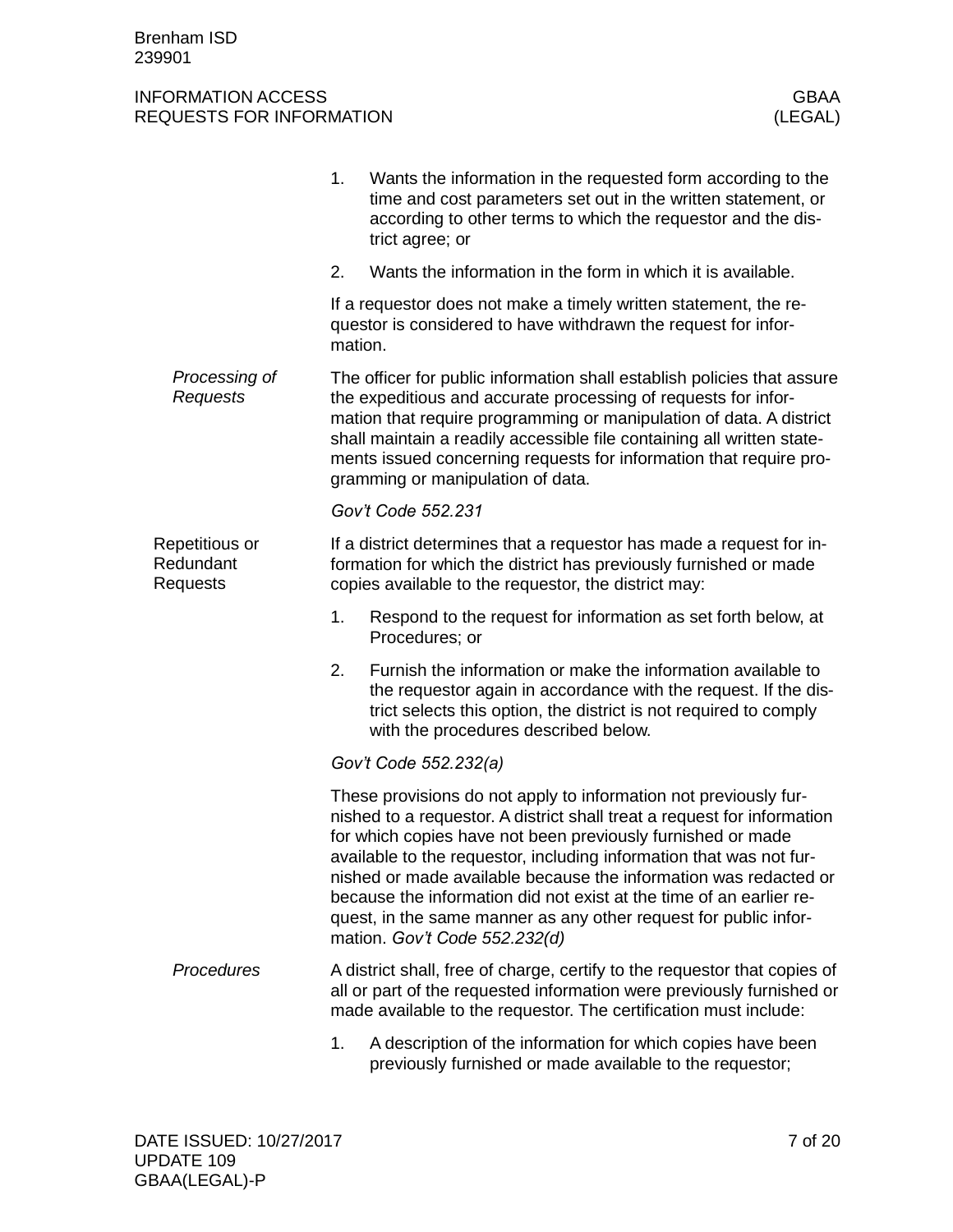<span id="page-7-1"></span><span id="page-7-0"></span>

|                                             | 2.                                                                                                                                                                                                                                                                                                                                                                                                                                                | The date the district received the requestor's original request<br>for that information;                                                                                                                                                                                                                                                                                                                                             |  |  |  |
|---------------------------------------------|---------------------------------------------------------------------------------------------------------------------------------------------------------------------------------------------------------------------------------------------------------------------------------------------------------------------------------------------------------------------------------------------------------------------------------------------------|--------------------------------------------------------------------------------------------------------------------------------------------------------------------------------------------------------------------------------------------------------------------------------------------------------------------------------------------------------------------------------------------------------------------------------------|--|--|--|
|                                             | 3.                                                                                                                                                                                                                                                                                                                                                                                                                                                | The date the district previously furnished copies or made<br>available copies of the information to the requestor;                                                                                                                                                                                                                                                                                                                   |  |  |  |
|                                             | 4.                                                                                                                                                                                                                                                                                                                                                                                                                                                | A certification that no subsequent additions, deletions, or cor-<br>rections have been made to that information; and                                                                                                                                                                                                                                                                                                                 |  |  |  |
|                                             | 5.                                                                                                                                                                                                                                                                                                                                                                                                                                                | The name, title, and signature of the officer for public infor-<br>mation or agent making the certification.                                                                                                                                                                                                                                                                                                                         |  |  |  |
|                                             |                                                                                                                                                                                                                                                                                                                                                                                                                                                   | Gov't Code 552.232(b), (c)                                                                                                                                                                                                                                                                                                                                                                                                           |  |  |  |
| <b>Attorney General</b><br><b>Decisions</b> |                                                                                                                                                                                                                                                                                                                                                                                                                                                   | If a district receives a written request for information that the district<br>considers to be within one of the exceptions to required disclosure                                                                                                                                                                                                                                                                                    |  |  |  |
| <b>Attorney General</b><br>Decisions        | and that the district wishes to withhold from public disclosure, the<br>district shall request a decision from the attorney general about<br>whether the information is within the exception [see Submission to<br>Attorney General, below]. For these purposes, the term "written<br>request" includes a request sent by electronic mail or facsimile<br>transmission to the officer or designee.                                                |                                                                                                                                                                                                                                                                                                                                                                                                                                      |  |  |  |
| <b>Time for Request</b>                     | A district must submit the request to the attorney general not later<br>than the tenth business day after receiving the written request. If a<br>district does not timely request a decision from the attorney general<br>and comply with the requirements at Statement to Requestor, be-<br>low, the information is presumed to be subject to public disclosure<br>and must be released unless there is a compelling reason to with-<br>hold it. |                                                                                                                                                                                                                                                                                                                                                                                                                                      |  |  |  |
|                                             |                                                                                                                                                                                                                                                                                                                                                                                                                                                   | Gov't Code 552.301(a)-(c), .302                                                                                                                                                                                                                                                                                                                                                                                                      |  |  |  |
|                                             |                                                                                                                                                                                                                                                                                                                                                                                                                                                   | A district may only request an attorney general decision if the dis-<br>trict reasonably believes that the requested information is excepted<br>from required disclosure. Tex. Atty. Gen. ORD 665 (2000)                                                                                                                                                                                                                             |  |  |  |
| Calculating<br><b>Timelines</b>             |                                                                                                                                                                                                                                                                                                                                                                                                                                                   | For the purposes of Government Code sections 552.301-.308, if a<br>district receives a written request by United States mail and cannot<br>adequately establish the actual date of receipt, the request is con-<br>sidered to have been received by the district on the third business<br>day after the date of the postmark on a properly addressed re-<br>quest. Gov't Code 552.301(a-1)                                           |  |  |  |
|                                             |                                                                                                                                                                                                                                                                                                                                                                                                                                                   | When Government Code sections 552.301-.308 require a request,<br>notice, or other document to be submitted or otherwise given to the<br>attorney general within a specified period, the requirement is met in<br>a timely fashion if the district submits the document through the<br>attorney general's designated electronic filing system within that<br>period. This provision does not affect the right of a district to submit |  |  |  |
|                                             |                                                                                                                                                                                                                                                                                                                                                                                                                                                   |                                                                                                                                                                                                                                                                                                                                                                                                                                      |  |  |  |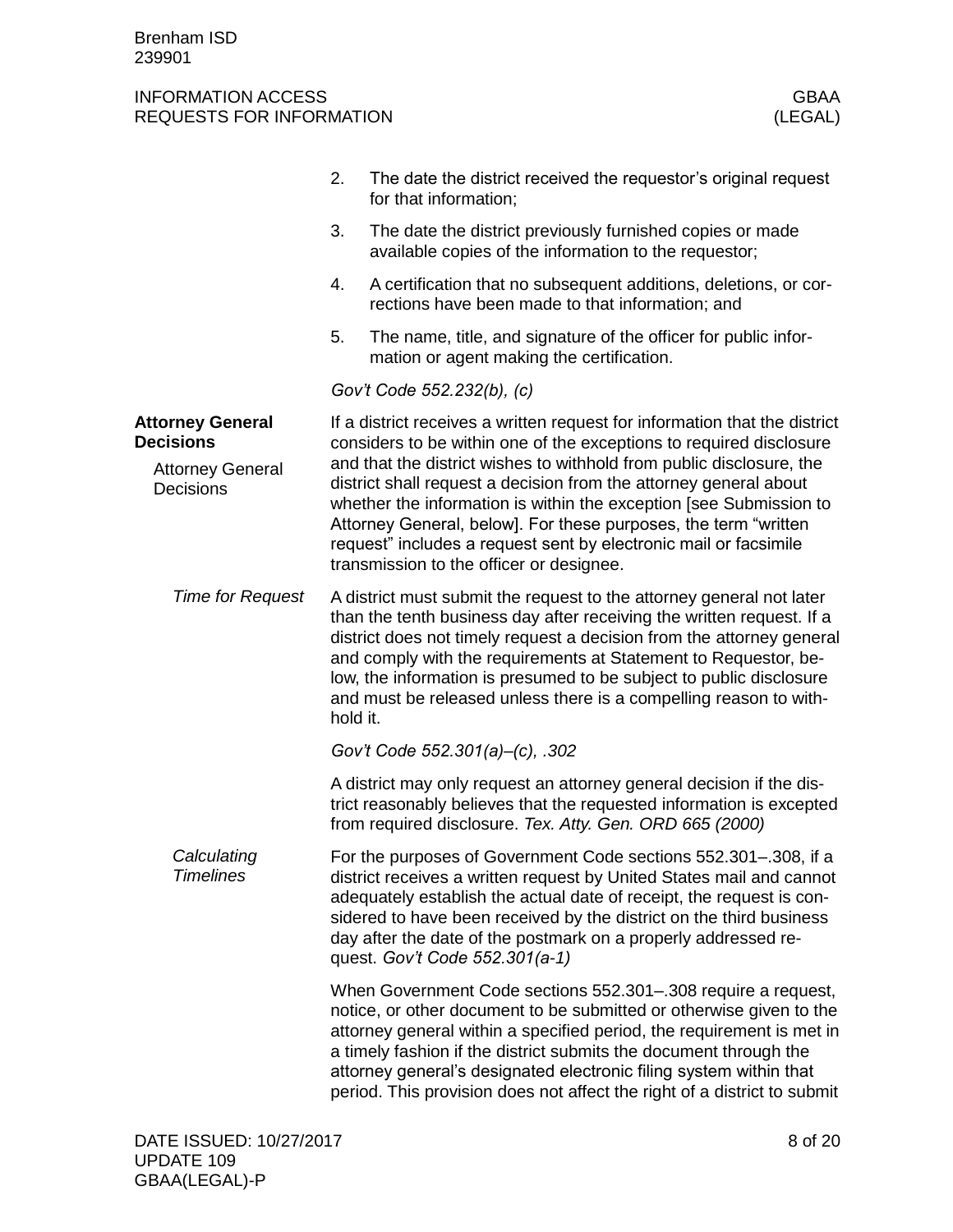|                                                   |         | information to the attorney general by mail under Government<br>Code 552,308.                                                                                                                                                                                                                                                                                                                                                                                                                                                                                                                                                                                                                     |  |  |  |
|---------------------------------------------------|---------|---------------------------------------------------------------------------------------------------------------------------------------------------------------------------------------------------------------------------------------------------------------------------------------------------------------------------------------------------------------------------------------------------------------------------------------------------------------------------------------------------------------------------------------------------------------------------------------------------------------------------------------------------------------------------------------------------|--|--|--|
|                                                   |         | When the attorney general is required to deliver a notice, decision,<br>or other document within a specified period, the requirement is met<br>in a timely fashion if the attorney general electronically transmits<br>the document within that period.                                                                                                                                                                                                                                                                                                                                                                                                                                           |  |  |  |
|                                                   |         | Gov't Code 552.309                                                                                                                                                                                                                                                                                                                                                                                                                                                                                                                                                                                                                                                                                |  |  |  |
| Previous<br>Determinations<br>Same<br>Information |         | Except as set forth at Government Code section 552.301(g), a dis-<br>trict may not request an attorney general decision if the district has<br>previously requested and received a determination from the attor-<br>ney general concerning the precise information at issue in a pend-<br>ing request and the attorney general or a court determined that the<br>information is not within one of the exceptions. This exception ap-<br>plies to specific information that is again requested from a district<br>after the attorney general has previously issued a decision regard-<br>ing the precise information or records at issue. Gov't Code<br>552.301(f); Tex. Atty. Gen. ORD 673 (2001) |  |  |  |
| Categories of<br>Information                      |         | A district may rely on a previous determination by the attorney<br>general regarding a specific, clearly delineated category of infor-<br>mation if:                                                                                                                                                                                                                                                                                                                                                                                                                                                                                                                                              |  |  |  |
|                                                   | 1.      | The previous decision is applicable to a school district;                                                                                                                                                                                                                                                                                                                                                                                                                                                                                                                                                                                                                                         |  |  |  |
|                                                   | 2.      | The previous decision concludes that the category of infor-<br>mation is or is not excepted from public disclosure;                                                                                                                                                                                                                                                                                                                                                                                                                                                                                                                                                                               |  |  |  |
|                                                   | 3.      | The elements of law, fact, and circumstances are met to sup-<br>port the previous decision's conclusion that the requested<br>records and information at issue are or are not excepted from<br>public disclosure; and                                                                                                                                                                                                                                                                                                                                                                                                                                                                             |  |  |  |
|                                                   | 4.      | The previous decision explicitly provides that the governmen-<br>tal body or bodies to which the decision applies may withhold<br>the information without the necessity of seeking a decision<br>from the attorney general.                                                                                                                                                                                                                                                                                                                                                                                                                                                                       |  |  |  |
|                                                   |         | Tex. Atty. Gen. ORD 673 (2001)                                                                                                                                                                                                                                                                                                                                                                                                                                                                                                                                                                                                                                                                    |  |  |  |
|                                                   |         | A district that relies on any previous determination to withhold in-<br>formation from disclosure should notify the requestor in writing of<br>the decision or ruling upon which it is relying.                                                                                                                                                                                                                                                                                                                                                                                                                                                                                                   |  |  |  |
|                                                   | (2009). | A district may withhold from public disclosure the categories of rec-<br>ords listed at Texas Attorney General Open Records Decision 684                                                                                                                                                                                                                                                                                                                                                                                                                                                                                                                                                          |  |  |  |
|                                                   |         | Tex. Atty. Gen. ORD 684 (2009)                                                                                                                                                                                                                                                                                                                                                                                                                                                                                                                                                                                                                                                                    |  |  |  |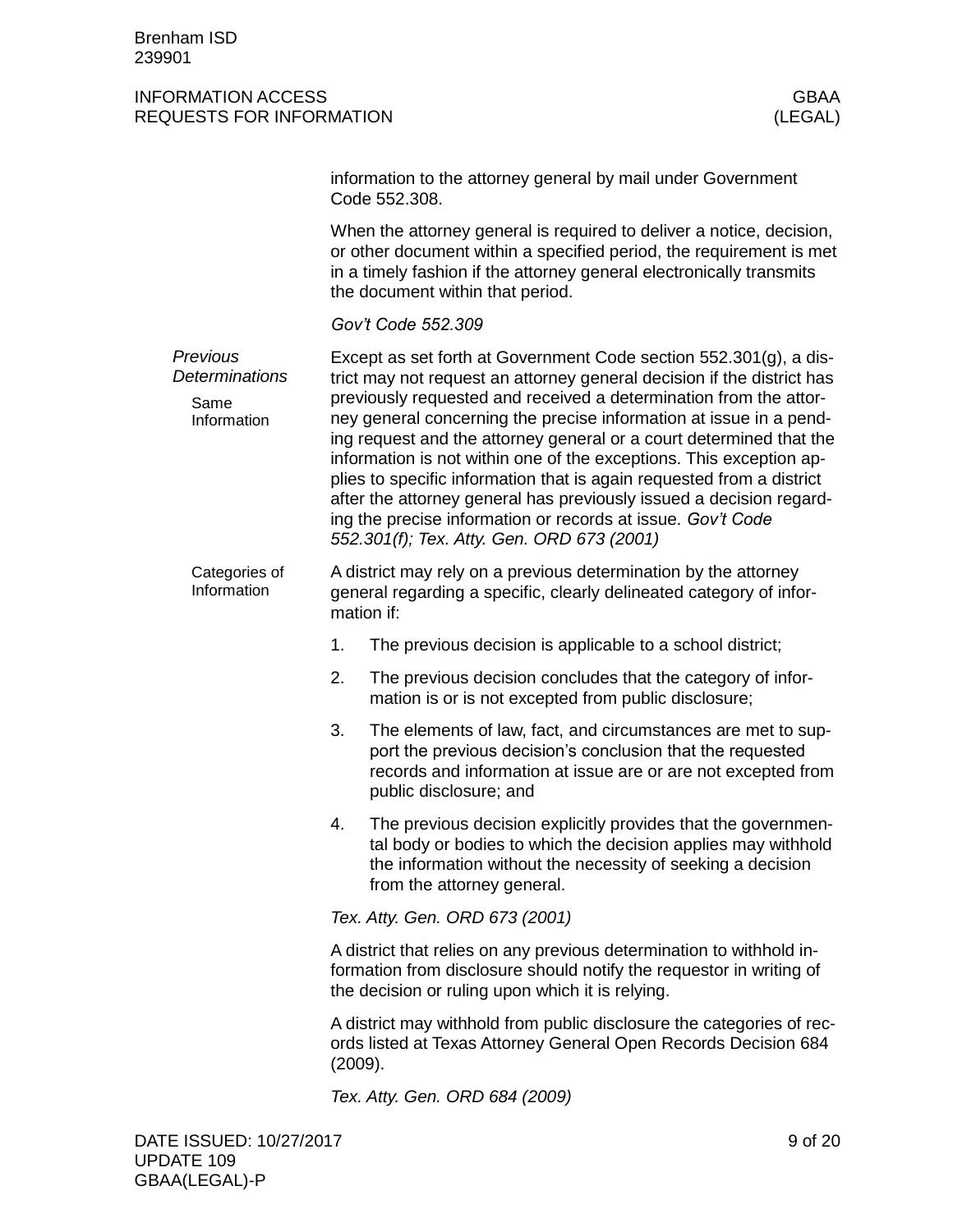|                                          | A district may withhold from public disclosure personally identifia-<br>ble, non-directory information in "education records" as defined in<br>the Family Educational Rights and Privacy Act of 1974 ("FERPA"),<br>20 U.S.C. 1232g [see FL]. Tex. Atty. Gen. ORD 634 (1995)                                                         |                                                                                                                                                                                                                                                                                                |  |  |
|------------------------------------------|-------------------------------------------------------------------------------------------------------------------------------------------------------------------------------------------------------------------------------------------------------------------------------------------------------------------------------------|------------------------------------------------------------------------------------------------------------------------------------------------------------------------------------------------------------------------------------------------------------------------------------------------|--|--|
| Statement to<br>Requestor                | If a district requests an attorney general decision, it shall provide to<br>the requestor within a reasonable time but not later than the tenth<br>business day after the date of receiving the requestor's written re-<br>quest:                                                                                                   |                                                                                                                                                                                                                                                                                                |  |  |
|                                          | 1.                                                                                                                                                                                                                                                                                                                                  | A written statement that the district wishes to withhold the re-<br>quested information and has asked for a decision from the at-<br>torney general about whether the information is within an ex-<br>ception to public disclosure; and                                                        |  |  |
|                                          | 2.                                                                                                                                                                                                                                                                                                                                  | A copy of the district's written communication to the attorney<br>general asking for the decision. If a district's written communi-<br>cation to the attorney general discloses the requested infor-<br>mation, the district shall provide a redacted copy of that writ-<br>ten communication. |  |  |
|                                          | Gov't Code 552.301(d)                                                                                                                                                                                                                                                                                                               |                                                                                                                                                                                                                                                                                                |  |  |
| Submission to<br><b>Attorney General</b> | When a district requests an attorney general decision, it shall, with-<br>in a reasonable time but not later than the 15th business day after<br>receiving the request for information, submit to the attorney general<br>all of the following:                                                                                     |                                                                                                                                                                                                                                                                                                |  |  |
|                                          | 1.                                                                                                                                                                                                                                                                                                                                  | Written comments stating the reasons why the stated excep-<br>tions apply that would allow the information to be withheld;                                                                                                                                                                     |  |  |
|                                          | 2.                                                                                                                                                                                                                                                                                                                                  | A copy of the written request for information;                                                                                                                                                                                                                                                 |  |  |
|                                          | 3.                                                                                                                                                                                                                                                                                                                                  | A signed statement as to the date on which the written re-<br>quest for information was received by the district or evidence<br>sufficient to establish that date; and                                                                                                                         |  |  |
|                                          | 4.                                                                                                                                                                                                                                                                                                                                  | A copy of the specific information requested, or representative<br>samples of the information if a voluminous amount of infor-<br>mation was requested. The district shall label the copies or<br>representative samples to indicate which exceptions apply to<br>which parts of the copy.     |  |  |
|                                          | The district shall send a copy of the comments to the requestor not<br>later than the 15th business day after the district receives the writ-<br>ten request. If the written comments disclose or contain the sub-<br>stance of the information requested, the copy of the comments<br>provided to the requestor shall be redacted. |                                                                                                                                                                                                                                                                                                |  |  |
|                                          | Gov't Code 552.301(e), (e-1)                                                                                                                                                                                                                                                                                                        |                                                                                                                                                                                                                                                                                                |  |  |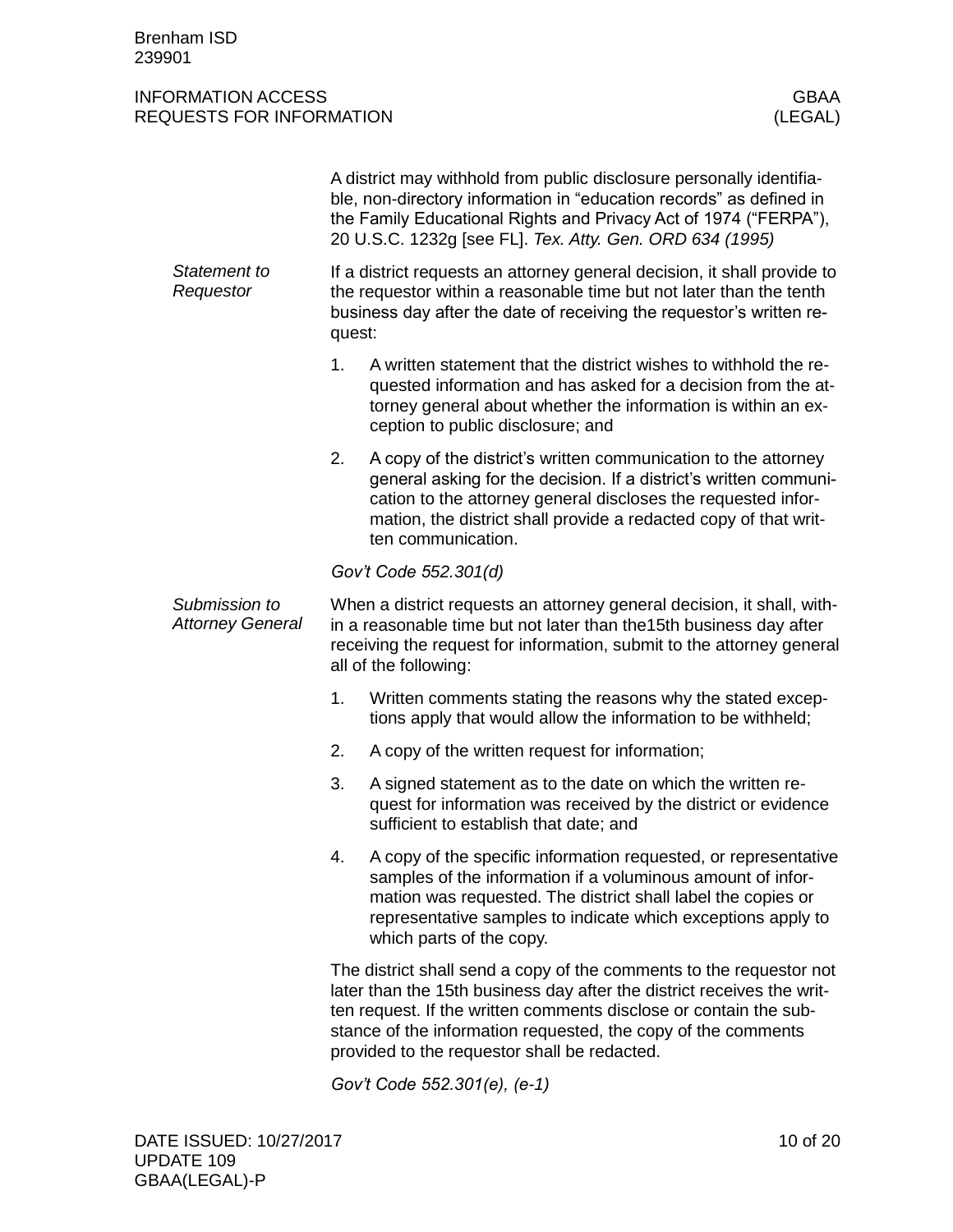|                                                  |                                                                                                                                                                                                                                                                                                                                                                                                                                                                |          | Unless the information is confidential by law, the district may dis-<br>close the requested information to the public or the requestor be-<br>fore a final determination that the information is public has been<br>made by the attorney general or a court with jurisdiction. Gov't<br>Code 552.303(a)                                                                                                                                                                                                                                                                                                                                                                                                                                                                          |
|--------------------------------------------------|----------------------------------------------------------------------------------------------------------------------------------------------------------------------------------------------------------------------------------------------------------------------------------------------------------------------------------------------------------------------------------------------------------------------------------------------------------------|----------|----------------------------------------------------------------------------------------------------------------------------------------------------------------------------------------------------------------------------------------------------------------------------------------------------------------------------------------------------------------------------------------------------------------------------------------------------------------------------------------------------------------------------------------------------------------------------------------------------------------------------------------------------------------------------------------------------------------------------------------------------------------------------------|
| <b>Additional</b><br><b>Information</b>          |                                                                                                                                                                                                                                                                                                                                                                                                                                                                |          | If the attorney general determines that additional information is<br>necessary to render a decision, the attorney general shall give the<br>district and the requestor written notice of that fact. The district<br>shall submit the necessary additional information to the attorney<br>general not later than the seventh calendar day after the date the<br>notice is received. If the district does not comply with the attorney<br>general's request, the information is presumed to be subject to re-<br>quired public disclosure and must be released unless there is a<br>compelling reason to withhold the information. Gov't Code<br>552.303(c)–(e)                                                                                                                    |
| Privacy or<br><b>Property Interests</b>          |                                                                                                                                                                                                                                                                                                                                                                                                                                                                |          | If information is requested and a person's privacy or property inter-<br>ests may be involved, including a case under Government Code<br>552.101 (information confidential by law), 552.104 (information re-<br>lated to competitive bidding), 552.110 (trade secrets), and 552.114<br>(student records), a district may decline to release the information<br>for the purpose of requesting a decision from the attorney general.<br>A person whose interests may be involved, or any other person,<br>may submit in writing to the attorney general the person's reasons<br>why the information should be withheld or released. A district may,<br>but is not required to, submit its reasons why the information<br>should be withheld or released. Gov't Code 552.305(a)-(c) |
| Notice to Owner<br>of Proprietary<br>Information | If release of a person's proprietary information may be subject to<br>exception under Government Code 552.101 (information confiden-<br>tial by law), 552.110 (trade secrets), 552.113 (geological or geo-<br>physical information), or 552.131 (economic development infor-<br>mation), a district that requests an attorney general decision shall<br>make a good faith attempt to provide written notice to that person<br>of its request. The notice must: |          |                                                                                                                                                                                                                                                                                                                                                                                                                                                                                                                                                                                                                                                                                                                                                                                  |
|                                                  | 1.                                                                                                                                                                                                                                                                                                                                                                                                                                                             | and      | Be sent within a reasonable time not later than the tenth busi-<br>ness day after the district receives the request for information;                                                                                                                                                                                                                                                                                                                                                                                                                                                                                                                                                                                                                                             |
|                                                  | 2.                                                                                                                                                                                                                                                                                                                                                                                                                                                             | Include: |                                                                                                                                                                                                                                                                                                                                                                                                                                                                                                                                                                                                                                                                                                                                                                                  |
|                                                  |                                                                                                                                                                                                                                                                                                                                                                                                                                                                | a.       | A copy of any written request a district received for the<br>information; and                                                                                                                                                                                                                                                                                                                                                                                                                                                                                                                                                                                                                                                                                                    |
|                                                  |                                                                                                                                                                                                                                                                                                                                                                                                                                                                | b.       | A statement, in the form prescribed by the attorney gen-<br>eral, that the person is entitled to submit to the attorney<br>general, not later than the tenth business day after the                                                                                                                                                                                                                                                                                                                                                                                                                                                                                                                                                                                              |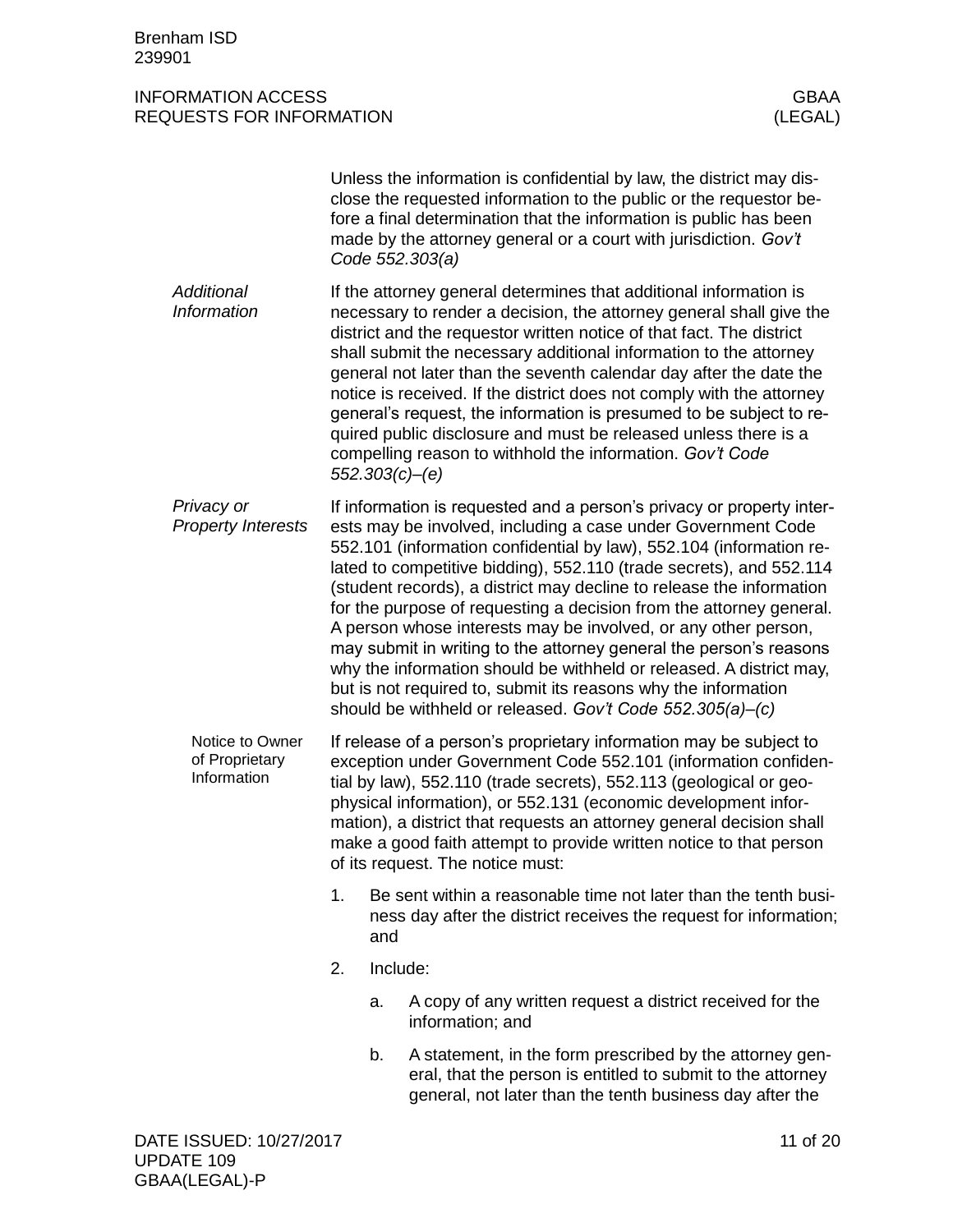<span id="page-11-1"></span><span id="page-11-0"></span>

|                                                                                                      | person receives the notice, a written statement of the<br>reason(s) why the information should be withheld and a<br>letter, memorandum, or brief supporting the reason(s).                                                                                                                                                                                                                                                                                                                                                                 |  |
|------------------------------------------------------------------------------------------------------|--------------------------------------------------------------------------------------------------------------------------------------------------------------------------------------------------------------------------------------------------------------------------------------------------------------------------------------------------------------------------------------------------------------------------------------------------------------------------------------------------------------------------------------------|--|
|                                                                                                      | Gov't Code 552.305(d)                                                                                                                                                                                                                                                                                                                                                                                                                                                                                                                      |  |
| <b>Charges Regarding</b><br><b>Public Information</b><br><b>Requests</b><br><b>Costs and Charges</b> | The charge for providing a copy of public information shall be an<br>amount that reasonably includes all costs related to reproducing<br>the information, including costs of materials, labor, and overhead.<br>The charges shall not be excessive and shall not exceed the actual<br>cost of producing the information or for making public information<br>that exists in a paper record available.                                                                                                                                       |  |
|                                                                                                      | Charges for providing a copy of public information are considered<br>to accrue at the time the district advises the requestor that the copy<br>is available on payment of the applicable charges.                                                                                                                                                                                                                                                                                                                                          |  |
| 50 Pages or Less                                                                                     | If a request is for 50 or fewer pages of paper records, the charge<br>for providing the copy of the information shall be limited to the<br>charge for each page of the paper record that is photocopied, un-<br>less the pages to be photocopied are located in two or more sepa-<br>rate buildings that are not physically connected with each other or<br>a remote storage facility. The charge for providing a copy may not<br>include costs of materials, labor, or overhead.                                                          |  |
| Statement of<br><b>Labor Costs</b>                                                                   | If the charge for providing a copy of public information includes<br>costs of labor, the requestor may require the officer for public in-<br>formation or agent to provide the requestor with a written statement<br>as to the amount of time that was required to produce and provide<br>the copy. The statement must be signed by the officer or agent,<br>and the officer or agent's name must be typed or legibly printed<br>below the signature. A charge may not be imposed for providing<br>the written statement to the requestor. |  |
|                                                                                                      | All requests received in one calendar day from an individual may<br>be treated as a single request for purposes of calculating costs. A<br>district may not combine multiple requests from separate individu-<br>als who submit requests on behalf of an organization.                                                                                                                                                                                                                                                                     |  |
|                                                                                                      | Gov't Code 552.261, .262(a)                                                                                                                                                                                                                                                                                                                                                                                                                                                                                                                |  |
| Attorney<br><b>General's Rules</b>                                                                   | A district shall use the attorney general's rules to determine the<br>charges for providing copies of public information and to determine<br>the charge, deposit, or bond required for making public information<br>that exists in a paper record available for inspection, except to the<br>extent that other law provides for charges for specific kinds of pub-<br>lic information. [See GBAA(EXHIBIT)]                                                                                                                                 |  |
|                                                                                                      | A district may determine its own charges for providing copies of<br>public information and its own charge, deposit, or bond for making                                                                                                                                                                                                                                                                                                                                                                                                     |  |
| DATE ISSUED: 10/27/2017                                                                              | 12 of 20                                                                                                                                                                                                                                                                                                                                                                                                                                                                                                                                   |  |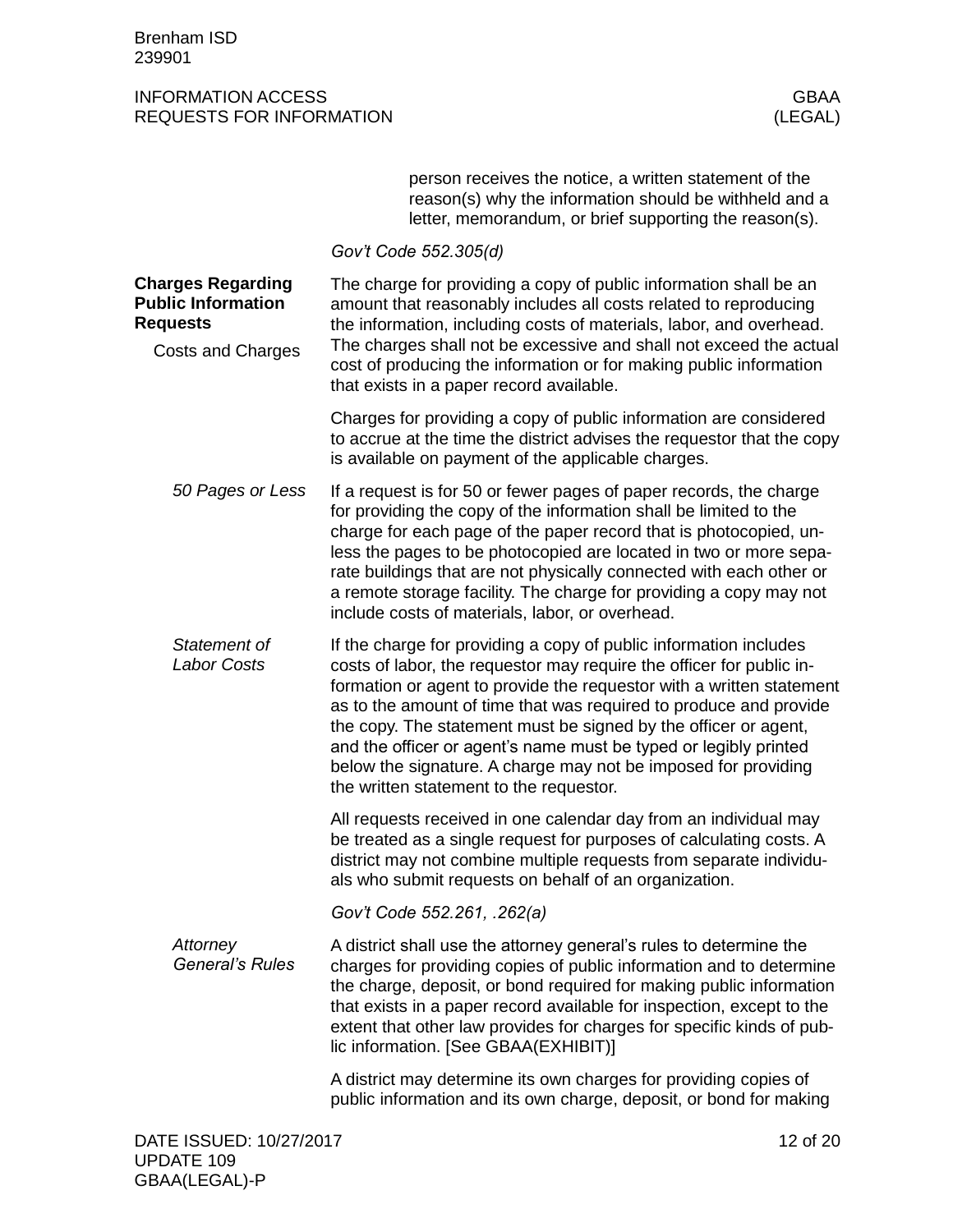|                                      | public information that exists in a paper record available for inspec-<br>tion. However, a district may not charge an amount that is greater<br>than 25 percent more than the amount established by the attorney<br>general, unless the district requests an exemption. Gov't Code<br>552.262(a); 1 TAC 70.1(b)                                                                                                                                                                                                                                                                                                                                                                                                                                                                                                    |  |  |  |  |
|--------------------------------------|--------------------------------------------------------------------------------------------------------------------------------------------------------------------------------------------------------------------------------------------------------------------------------------------------------------------------------------------------------------------------------------------------------------------------------------------------------------------------------------------------------------------------------------------------------------------------------------------------------------------------------------------------------------------------------------------------------------------------------------------------------------------------------------------------------------------|--|--|--|--|
| Exemptions                           | A district may request that it be exempt from part or all of the rules<br>adopted by the attorney general for determining charges. The<br>request must be made in writing to the attorney general and must<br>state the reason for the exemption. If a district receives notice from<br>the attorney general that an exemption has been granted, the<br>district may amend its charges according to the attorney general's<br>determination. Gov't Code 552.262(c)                                                                                                                                                                                                                                                                                                                                                 |  |  |  |  |
| Copies for<br><b>Parents</b>         | A district may charge a reasonable fee in accordance with the<br>above requirements for copies of materials provided to parents<br>pursuant to Education Code Chapter 26. Education Code 26.012                                                                                                                                                                                                                                                                                                                                                                                                                                                                                                                                                                                                                    |  |  |  |  |
| Statement of<br>Estimated<br>Charges | If a request for a copy of public information will result in the imposi-<br>tion of a charge that exceeds \$40, a district shall provide the re-<br>questor with a written itemized statement that details all estimated<br>charges that will be imposed, including any allowable charges for<br>labor or personnel costs. If an alternative less costly method of<br>viewing the records is available, the statement must include a no-<br>tice that the requestor may contact the district regarding the alter-<br>native method. A district must inform the requestor of the responsi-<br>bilities imposed on the requestor by Government Code 552.2615<br>and the rights granted by that section and give the requestor the<br>information needed to respond as detailed in Government Code<br>$552.2615(a)$ . |  |  |  |  |
|                                      | If, after a district provides the requestor the itemized statement but<br>before it makes the copy or the paper record available, the district<br>determines that the estimated charges will exceed the charges de-<br>tailed in the original itemized statement by 20 percent or more, the<br>district shall send to the requestor an updated written itemized<br>statement that details all estimated charges that will be imposed,<br>including any allowable charges for labor or personnel costs.                                                                                                                                                                                                                                                                                                             |  |  |  |  |
| Requestor's<br>Response              | A request for which a district is required to produce an (original or<br>updated) itemized statement of estimated charges is considered to<br>have been withdrawn if the requestor does not respond in writing to<br>the itemized statement by informing the district within ten business<br>days after the date the statement is sent to the requestor that:                                                                                                                                                                                                                                                                                                                                                                                                                                                      |  |  |  |  |
|                                      | 1.<br>The requestor will accept the estimated charges;                                                                                                                                                                                                                                                                                                                                                                                                                                                                                                                                                                                                                                                                                                                                                             |  |  |  |  |
|                                      | 2.<br>The requestor is modifying the request in response to the<br>itemized statement; or                                                                                                                                                                                                                                                                                                                                                                                                                                                                                                                                                                                                                                                                                                                          |  |  |  |  |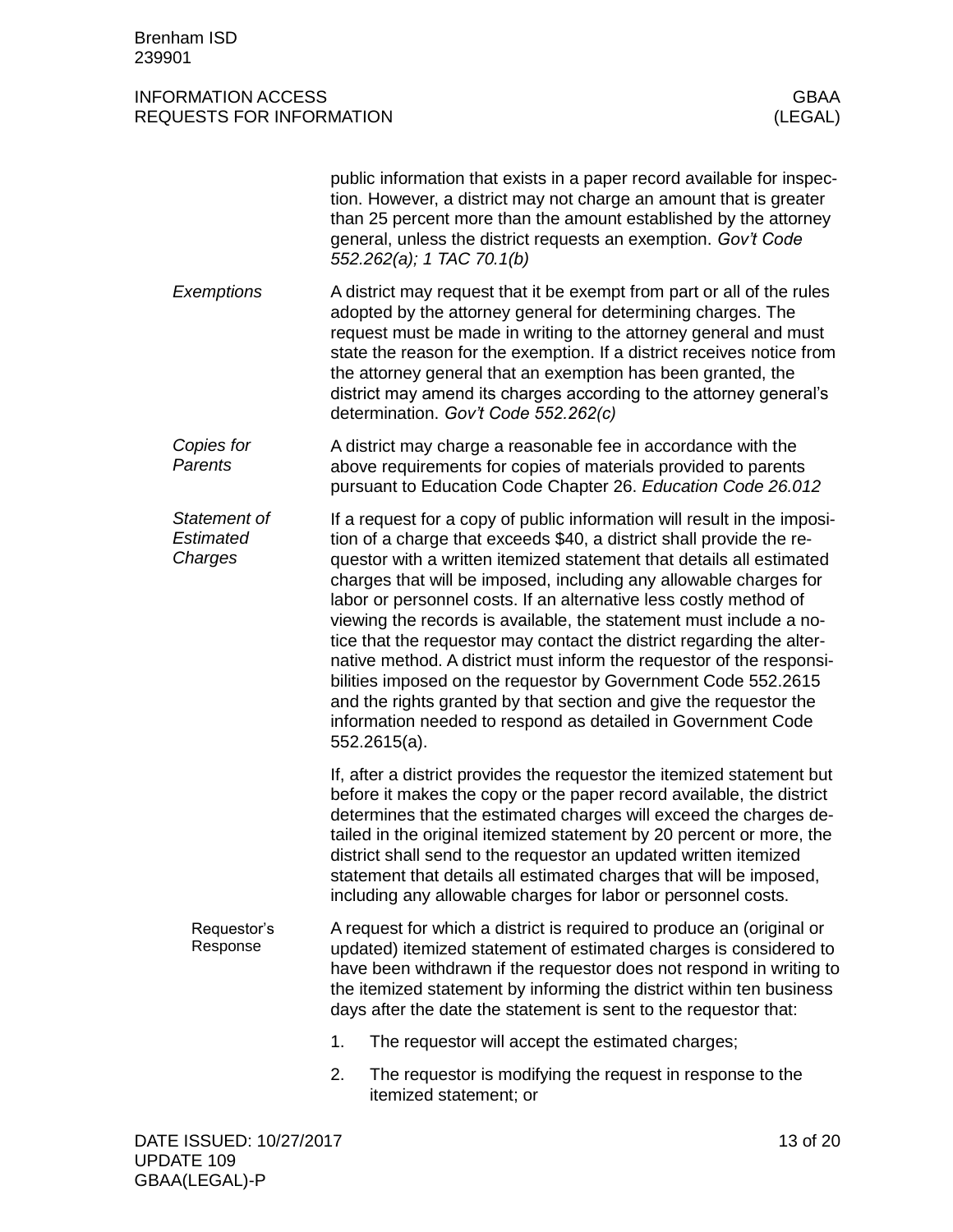|                               | 3.                                                                                                                                                                                                                                                                       | The requestor has sent to the attorney general a complaint<br>alleging that the requestor has been overcharged for being<br>provided with a copy of the public information.                                        |  |  |
|-------------------------------|--------------------------------------------------------------------------------------------------------------------------------------------------------------------------------------------------------------------------------------------------------------------------|--------------------------------------------------------------------------------------------------------------------------------------------------------------------------------------------------------------------|--|--|
| <b>Actual Charges</b>         | If the actual charges exceed \$40, the charges may not exceed:                                                                                                                                                                                                           |                                                                                                                                                                                                                    |  |  |
|                               | 1.                                                                                                                                                                                                                                                                       | The amount estimated in the updated itemized statement; or                                                                                                                                                         |  |  |
|                               | 2.                                                                                                                                                                                                                                                                       | If an updated itemized statement is not sent to the requestor,<br>an amount that exceeds by 20 percent or more the amount<br>estimated in the original itemized statement.                                         |  |  |
| Timing of<br><b>Deadlines</b> | An original or updated itemized statement is considered to have<br>been sent by a district, and a requestor is considered to have re-<br>sponded to the statement, on the date that the statement or re-<br>sponse is:                                                   |                                                                                                                                                                                                                    |  |  |
|                               | 1.                                                                                                                                                                                                                                                                       | Delivered in person;                                                                                                                                                                                               |  |  |
|                               | 2.                                                                                                                                                                                                                                                                       | Deposited, properly addressed, in the U.S. Mail; or                                                                                                                                                                |  |  |
|                               | 3.                                                                                                                                                                                                                                                                       | Transmitted by electronic mail or facsimile, provided the re-<br>questor agrees to receive the statement by those means.                                                                                           |  |  |
|                               | The time deadlines for providing or responding to the required<br>statement of estimated charges do not affect the application of a<br>time deadline imposed on a district for requesting a decision by the<br>attorney general under Government Code 552, Subchapter G. |                                                                                                                                                                                                                    |  |  |
|                               |                                                                                                                                                                                                                                                                          | Gov't Code 552.2615                                                                                                                                                                                                |  |  |
| Deposit or Bond               | The officer for public information or agent may require a deposit or<br>bond for payment of anticipated costs for the preparation of a copy<br>of public information if:                                                                                                 |                                                                                                                                                                                                                    |  |  |
|                               | 1.                                                                                                                                                                                                                                                                       | The officer or agent has provided the requestor with the writ-<br>ten itemized statement required by Government Code<br>552.2615 [see Statement of Estimated Charges, above]; and                                  |  |  |
|                               | 2.                                                                                                                                                                                                                                                                       | The charge for providing the copy is estimated by the district<br>to exceed \$100, if the district has more than 15 full-time em-<br>ployees, or \$50, if the district has fewer than 16 full-time em-<br>ployees. |  |  |
|                               | The officer or agent may not require a deposit or bond as a down<br>payment for copies of public information that the requestor may<br>request in the future.                                                                                                            |                                                                                                                                                                                                                    |  |  |
|                               | Gov't Code 552.263(a), (b)                                                                                                                                                                                                                                               |                                                                                                                                                                                                                    |  |  |
|                               |                                                                                                                                                                                                                                                                          | For the purposes of charging for providing copies of public infor-<br>mation or for requesting an attorney general's opinion, a request                                                                            |  |  |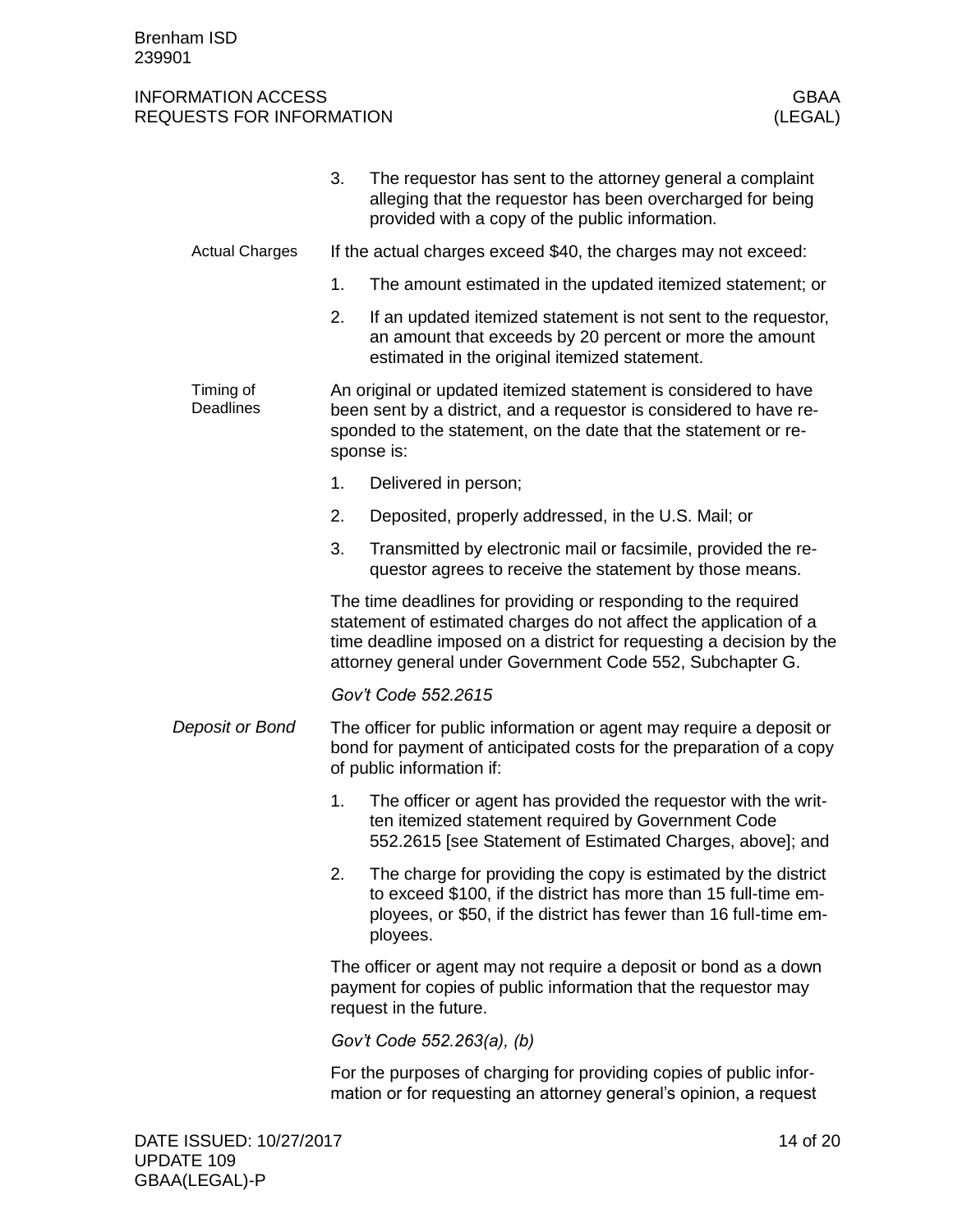|                                           | for a copy of public information is considered to have been re-<br>ceived by the district on the date the district receives the deposit or<br>bond. Gov't Code 552.263(e)                                                                                                                                                                                                                                                                                             |
|-------------------------------------------|-----------------------------------------------------------------------------------------------------------------------------------------------------------------------------------------------------------------------------------------------------------------------------------------------------------------------------------------------------------------------------------------------------------------------------------------------------------------------|
|                                           | A requestor who fails to make such a deposit or post such a bond<br>before the tenth business day after the date the deposit or bond is<br>required is considered to have withdrawn the request. Gov't Code<br>552.263(f)                                                                                                                                                                                                                                             |
| Modified<br>Request                       | If a requestor modifies a request in response to the requirement of<br>a deposit or bond, the modified request is considered a separate<br>request and is considered received on the date the district receives<br>the written modified request. Gov't Code 552.263(e-1)                                                                                                                                                                                              |
| <b>Unpaid Amounts</b>                     | The officer for public information or agent may require a deposit or<br>bond for payment of unpaid amounts the requestor owes a district<br>in relation to previous public information requests before preparing<br>a copy of public information in response to a new request, if those<br>unpaid amounts exceed \$100. The officer for public information or<br>agent may not seek payment of those unpaid amounts through any<br>other means. Gov't Code 552.263(c) |
|                                           | A district that receives a request from a requestor who, within the<br>preceding 180 days, has accepted but failed to pay written item-<br>ized statements of estimated charges from the district as provided<br>under Government Code 552.261(b) may require the requestor to<br>pay the estimated charges for the request before the request is ful-<br>filled. Gov't Code 552.2661                                                                                 |
| Documentation of<br><b>Unpaid Amounts</b> | A district must fully document the existence and amount of those<br>unpaid amounts or the amount of any anticipated costs before re-<br>quiring a deposit or bond. The documentation is subject to required<br>public disclosure. Gov't Code 552.263(d)                                                                                                                                                                                                               |
| <b>Waivers</b>                            | A district shall provide a copy of public information without charge<br>or at a reduced charge if the district determines that waiver or re-<br>duction of the charge is in the public interest because providing the<br>information primarily benefits the public.                                                                                                                                                                                                   |
|                                           | If the cost to a district of processing the collection of a charge for<br>providing a copy of public information will exceed the amount of the<br>charge, the district may waive the charge.                                                                                                                                                                                                                                                                          |
|                                           | Gov't Code 552.267                                                                                                                                                                                                                                                                                                                                                                                                                                                    |
| Government<br>Publication                 | The cost provisions described above do not apply to a publication<br>that is compiled and printed by or for a district for public dissemina-<br>tion. If the cost of the publication is not determined by state law, a<br>district may determine the charge for providing the publication, or                                                                                                                                                                         |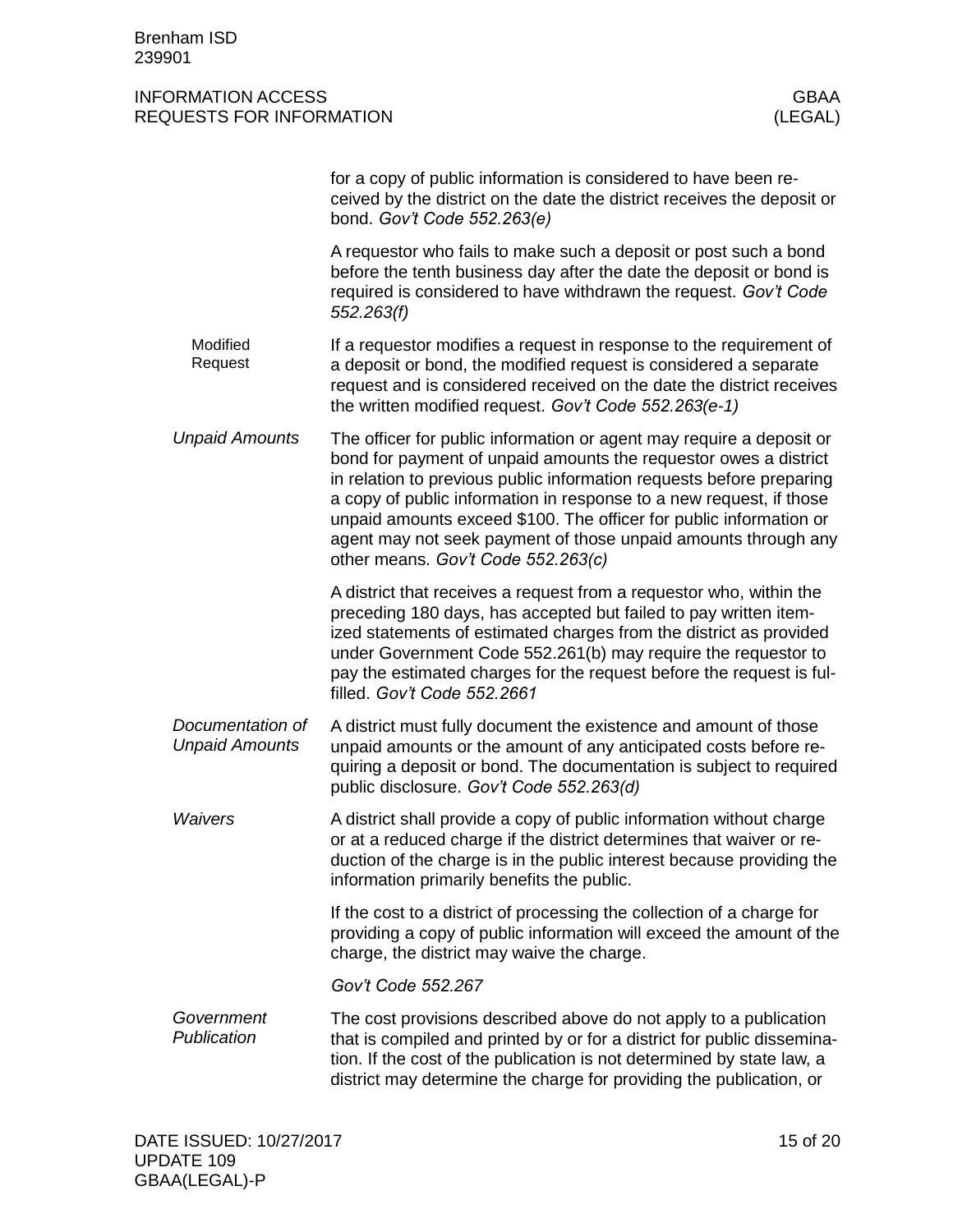<span id="page-15-1"></span><span id="page-15-0"></span>

|                                                   |                                                                                                                                                                                                                                                                                                                                                                                                                                                                                                                                                   | the district may provide the publication free of charge, if state law<br>does not require a certain charge. Gov't Code 552.270                                                           |  |  |
|---------------------------------------------------|---------------------------------------------------------------------------------------------------------------------------------------------------------------------------------------------------------------------------------------------------------------------------------------------------------------------------------------------------------------------------------------------------------------------------------------------------------------------------------------------------------------------------------------------------|------------------------------------------------------------------------------------------------------------------------------------------------------------------------------------------|--|--|
| <b>Inspection of Public</b><br><b>Information</b> |                                                                                                                                                                                                                                                                                                                                                                                                                                                                                                                                                   | If the requestor does not request a copy of public information, a<br>district may not impose a charge for making available for inspec-                                                   |  |  |
| Inspection of Public<br>Information               |                                                                                                                                                                                                                                                                                                                                                                                                                                                                                                                                                   | tion any public information that exists in a paper record, except as<br>set forth below. Gov't Code 552.271(a)                                                                           |  |  |
| Confidential<br><b>Information</b>                | If a page contains confidential information that must be edited from<br>the record before the information can be made available for inspec-<br>tion, a district may charge for the cost of making a photocopy of the<br>page from which the confidential information must be edited. No<br>charge other than the cost of the photocopy may be imposed.<br>Gov't Code 552.271(b)                                                                                                                                                                   |                                                                                                                                                                                          |  |  |
| Payment,<br>Deposit, or Bond                      | The officer for public information or agent may require a requestor<br>to pay, or to make a deposit or post a bond for the payment of, an-<br>ticipated personnel costs for making available for inspection public<br>information that exists in paper records if:                                                                                                                                                                                                                                                                                |                                                                                                                                                                                          |  |  |
|                                                   | 1.                                                                                                                                                                                                                                                                                                                                                                                                                                                                                                                                                | The information specifically requested by the requestor is old-<br>er than five years or completely fills, or when assembled will<br>completely fill, six or more archival boxes; and    |  |  |
|                                                   | 2.                                                                                                                                                                                                                                                                                                                                                                                                                                                                                                                                                | The officer for public information or agent estimates that more<br>than five hours will be required to make the information avail-<br>able for inspection.                               |  |  |
|                                                   |                                                                                                                                                                                                                                                                                                                                                                                                                                                                                                                                                   | Gov't Code 552.271(c)                                                                                                                                                                    |  |  |
| <b>Certain Small</b><br><b>Districts</b>          |                                                                                                                                                                                                                                                                                                                                                                                                                                                                                                                                                   | If a district has fewer than 16 full-time employees, the payment,<br>deposit, or bond may be required only if:                                                                           |  |  |
|                                                   | 1.                                                                                                                                                                                                                                                                                                                                                                                                                                                                                                                                                | The information specifically requested by the requestor is old-<br>er than three years or completely fills, or when assembled will<br>completely fill, three or more archival boxes; and |  |  |
|                                                   | 2.                                                                                                                                                                                                                                                                                                                                                                                                                                                                                                                                                | The officer for public information or agent estimates that more<br>than two hours will be required to make the information avail-<br>able for inspection.                                |  |  |
|                                                   | Gov't Code 552.271(d)                                                                                                                                                                                                                                                                                                                                                                                                                                                                                                                             |                                                                                                                                                                                          |  |  |
| Electronic<br>Records                             | If a district receives a request to inspect information that exists in<br>an electronic medium and that is not available directly online to the<br>requestor, the district may not impose a charge for access to the<br>information unless complying with the request will require pro-<br>gramming or manipulation of data. If programming or manipulation<br>of data is required, a district shall notify the requestor before as-<br>sembling the information and provide the requestor with an esti-<br>mate of charges that will be imposed. |                                                                                                                                                                                          |  |  |
| DATE ISSUED: 10/27/2017                           |                                                                                                                                                                                                                                                                                                                                                                                                                                                                                                                                                   | 16 of 20                                                                                                                                                                                 |  |  |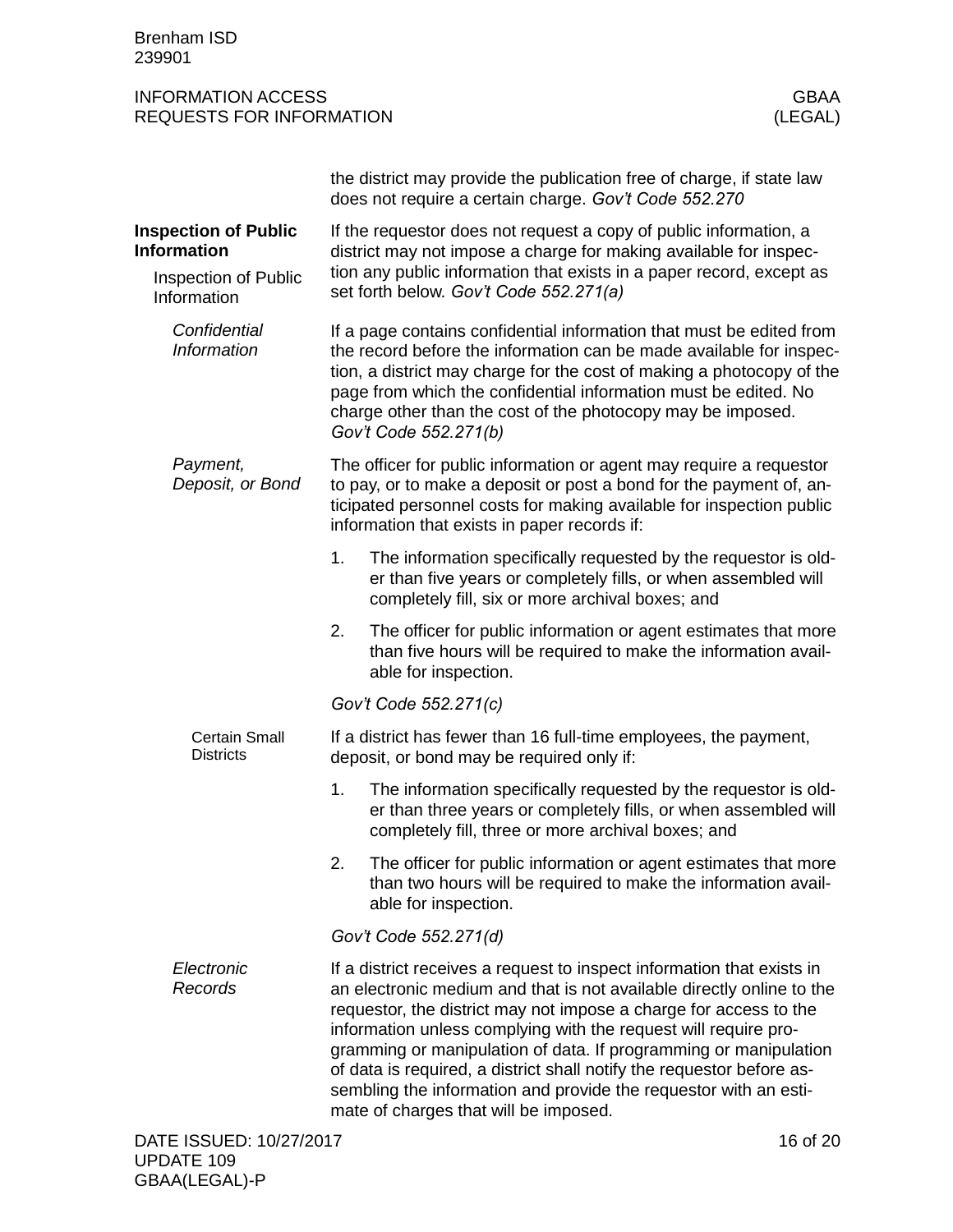<span id="page-16-1"></span><span id="page-16-0"></span>

|                                                                                                     | If public information exists in an electronic form on a computer<br>owned or leased by a district, and the public has direct access to<br>that computer through a computer network or other means, the<br>electronic form of the information may be electronically copied from<br>that computer without charge if accessing the information does not<br>require processing, programming, or manipulation on the district's<br>computer before the information is copied. If such information does<br>require processing, programming, or manipulation before it can be<br>copied, a district may impose charges. |
|-----------------------------------------------------------------------------------------------------|------------------------------------------------------------------------------------------------------------------------------------------------------------------------------------------------------------------------------------------------------------------------------------------------------------------------------------------------------------------------------------------------------------------------------------------------------------------------------------------------------------------------------------------------------------------------------------------------------------------|
|                                                                                                     | If a district creates or keeps information in an electronic form, the<br>district is encouraged to explore options to separate confidential<br>information from public information and make the public infor-<br>mation available to the public through electronic access through a<br>computer network or other means.                                                                                                                                                                                                                                                                                          |
|                                                                                                     | Gov't Code 552.272                                                                                                                                                                                                                                                                                                                                                                                                                                                                                                                                                                                               |
| <b>Miscellaneous</b><br><b>Provisions</b><br>Large or Frequent<br>Requests<br><b>Personnel Time</b> | A district may establish reasonable monthly and yearly limits on the<br>amount of time that district employees are required to spend pro-<br>ducing public information for inspection or duplication by a reques-<br>tor, or providing copies of public information to a requestor, without<br>recovering its costs attributable to that personnel time. A yearly<br>time limit may not be less than 36 hours for a requestor during the<br>12-month period that corresponds to a district's fiscal year. A<br>monthly time limit may not be less than 15 hours for a requestor for<br>a one-month period.       |
| Request by<br>Minor                                                                                 | Any time spent complying with a request submitted in the name of<br>a minor, as defined by Family Code 101.003(a), is to be included in<br>the calculation of the cumulative amount of time spent complying<br>with a request for public information by a parent, guardian, or other<br>person who has control of the minor under a court order and with<br>whom the minor resides, unless that parent, guardian, or other<br>person establishes that another person submitted that request in<br>the name of the minor.                                                                                         |
| Exception                                                                                           | This section does not apply if the requestor is an individual who, for<br>a substantial portion of the individual's livelihood or for substantial<br>financial gain, gathers, compiles, prepares, collects, photographs,<br>records, writes, edits, reports, investigates, processes, or publishes<br>news or information for and is seeking the information for:                                                                                                                                                                                                                                                |
|                                                                                                     | 1.<br>Dissemination by a news medium or communication service<br>provider, including:                                                                                                                                                                                                                                                                                                                                                                                                                                                                                                                            |
|                                                                                                     | An individual who supervises or assists in gathering,<br>a.<br>preparing, and disseminating the news or information; or                                                                                                                                                                                                                                                                                                                                                                                                                                                                                          |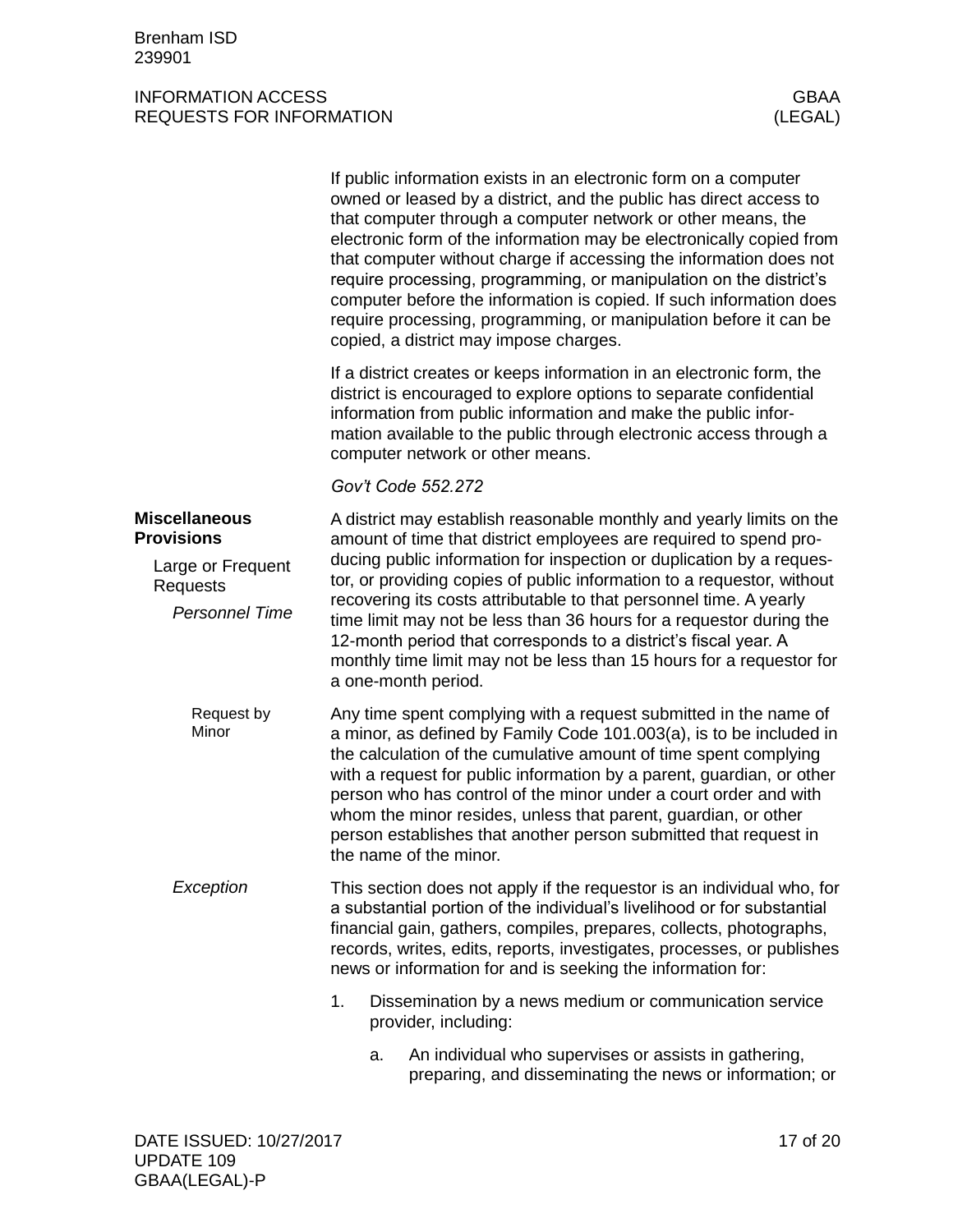#### INFORMATION ACCESS GBAA REQUESTS FOR INFORMATION (LEGAL)

- b. An individual who is or was a journalist, scholar, or researcher employed by an institution of higher education at the time the person made the request for information; or
- 2. Creation or maintenance of an abstract plant as described by Insurance Code 2501.004.

"Communication service provider" has the meaning assigned by Civil Practice and Remedies Code 22.021.

"News medium" means a newspaper, magazine or periodical, a book publisher, a news agency, a wire service, an FCC-licensed radio or television station or a network of such stations, a cable, satellite, or other transmission system or carrier or channel, or a channel or programming service for a station, network, system, or carrier, or an audio or audiovisual production company or Internet company or provider, or the parent, subsidiary, division, or affiliate of that entity, that disseminates news or information to the public by any means, including:

- 1. Print;
- 2. Television;
- 3. Radio;
- 4. Photographic;
- 5. Mechanical;
- 6. Electronic; and
- 7. Other means, known or unknown, that are accessible to the public.

This section also does not apply if the requestor is an elected official of the United States, this state, or a political subdivision of this state or a representative of a publicly funded legal services organization that is a federal tax exempt entity under Section 501(c)(3), Internal Revenue Code of 1986.

If a district establishes a time limit, each time the district complies with a request for public information, the district shall provide the requestor with a written statement of the amount of personnel time spent complying with that request and the cumulative amount of time spent complying with requests for public information from that requestor during the applicable monthly or yearly period. The amount of time spent preparing the written statement may not be included in the amount of time in the statement. *Written Statement of Personnel Time*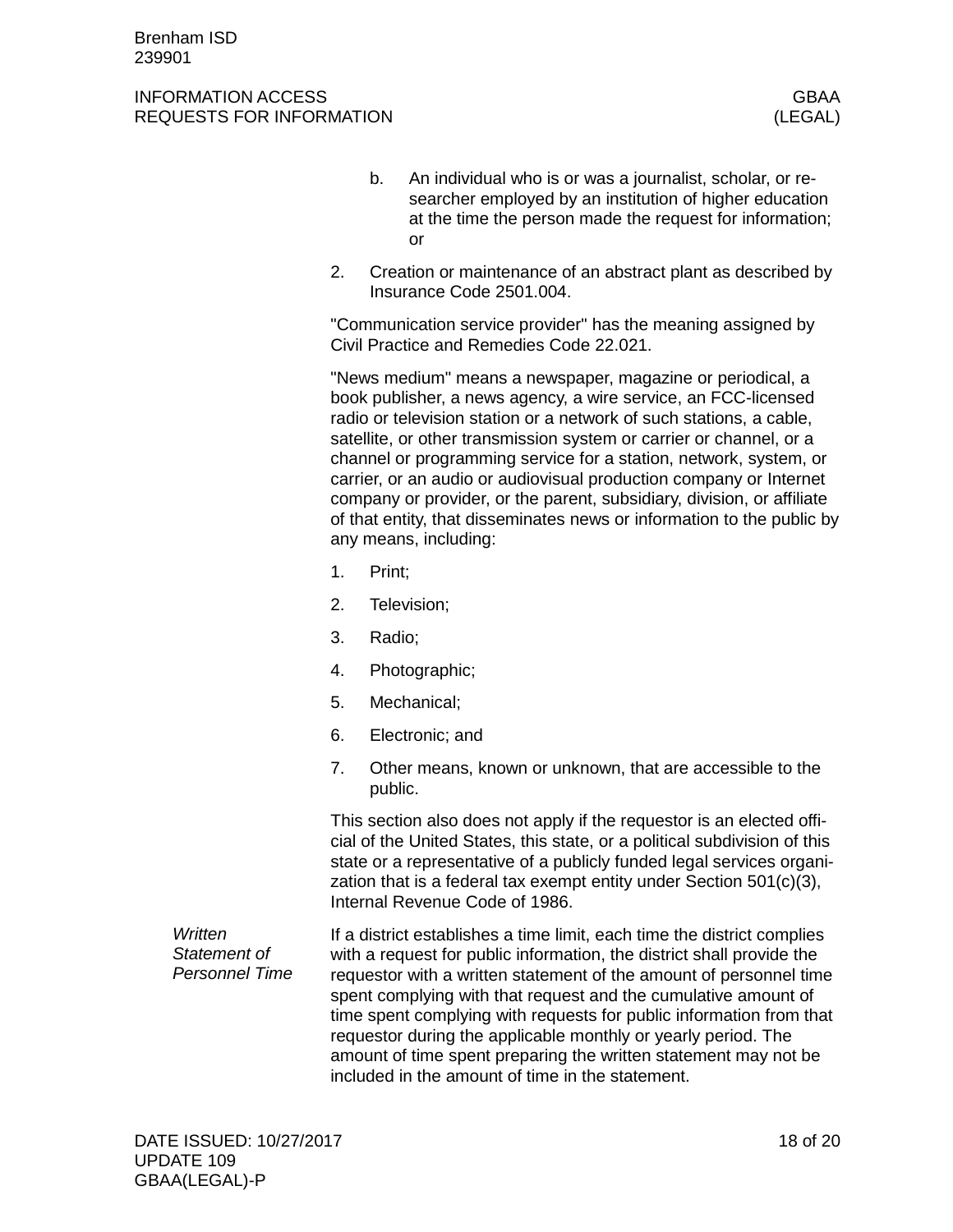<span id="page-18-0"></span>

| <b>Written Estimate</b><br>of Charges     | If the cumulative amount of personnel time spent complying with<br>requests for public information from the same requestor equals or<br>exceeds the established time limit, a district shall provide the re-<br>questor with a written estimate of the total cost, including materials,<br>personnel time, and overhead expenses, necessary to comply with<br>the request. The district shall provide the written estimate on or be-<br>fore the tenth day after the date on which the request was made.<br>The amount of this charge relating to the cost of locating, compil-<br>ing, and producing the public information shall be established by<br>rules prescribed by the attorney general.  |
|-------------------------------------------|----------------------------------------------------------------------------------------------------------------------------------------------------------------------------------------------------------------------------------------------------------------------------------------------------------------------------------------------------------------------------------------------------------------------------------------------------------------------------------------------------------------------------------------------------------------------------------------------------------------------------------------------------------------------------------------------------|
|                                           | When a request is made by a requestor who has made a previous<br>request to the district that has not been withdrawn, for which the<br>district has located and compiled documents in response, and for<br>which the district has issued a written estimate of charges that re-<br>mains unpaid on the date the requestor submits the new request,<br>the district is not required to locate, compile, produce, or provide<br>copies of documents or prepare an estimate of charges in re-<br>sponse to a new request until the date the requestor pays each<br>unpaid statement issued in connection with a previous request or<br>withdraws the previous request to which the statement applies. |
| <b>Additional Time</b>                    | If a district provides the requestor with written notice that additional<br>time is required to prepare the written estimate, the district must<br>provide the written estimate as soon as practicable, but on or be-<br>fore the tenth day after the date the district provided the notice that<br>additional time was required.                                                                                                                                                                                                                                                                                                                                                                  |
| Acceptance of<br>Charges                  | If a district provides a requestor with the estimate of charges and<br>the time limits regarding the requestor have been exceeded, a dis-<br>trict is not required to produce public information for inspection or<br>duplication or to provide copies of public information in response to<br>the requestor's request unless on or before the tenth day after the<br>date the district provided the written estimate, the requestor sub-<br>mits payment of the amount stated in the written estimate.                                                                                                                                                                                            |
|                                           | If the requestor fails or refuses to submit payment, the requestor is<br>considered to have withdrawn the request.                                                                                                                                                                                                                                                                                                                                                                                                                                                                                                                                                                                 |
| Waived or<br>Reduced<br>Charges           | This section does not prohibit a district from providing a copy of<br>public information without charge or at a reduced rate, or from<br>waiving a charge for providing a copy of public information, under<br>Government Code 552.267 [see Waivers, above].                                                                                                                                                                                                                                                                                                                                                                                                                                       |
|                                           | Gov't Code 552.275                                                                                                                                                                                                                                                                                                                                                                                                                                                                                                                                                                                                                                                                                 |
| Filing Suit to<br>Withhold<br>Information | A district may file suit seeking to withhold information if the district<br>receives a determination from the attorney general that information<br>must be disclosed to a requestor. The suit must be filed in Travis                                                                                                                                                                                                                                                                                                                                                                                                                                                                              |